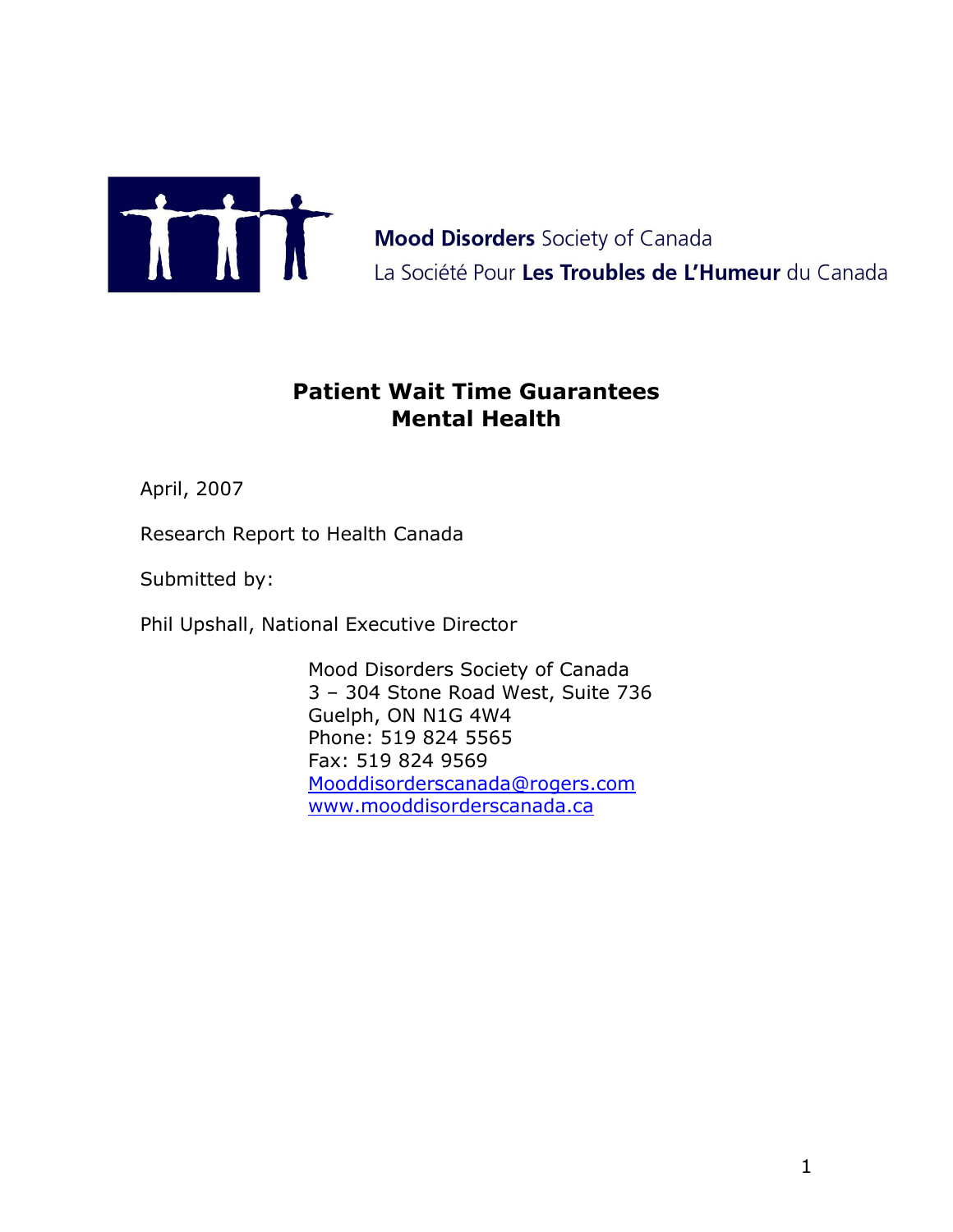## **Patient Wait Time Guarantees Mental Health**

# **Table of contents**

| Abstract                       |    |
|--------------------------------|----|
| Summary of findings            | 3  |
| Recommendations for next steps |    |
| Introduction                   | 11 |
| Why is this issue important    | 12 |
| Methodology                    | 12 |
| <b>Results</b>                 | 14 |
| <b>Additional themes</b>       | 26 |
| <b>Discussion</b>              | 35 |
| Conclusion                     | 36 |
|                                |    |

Appendix 1 Appendix 2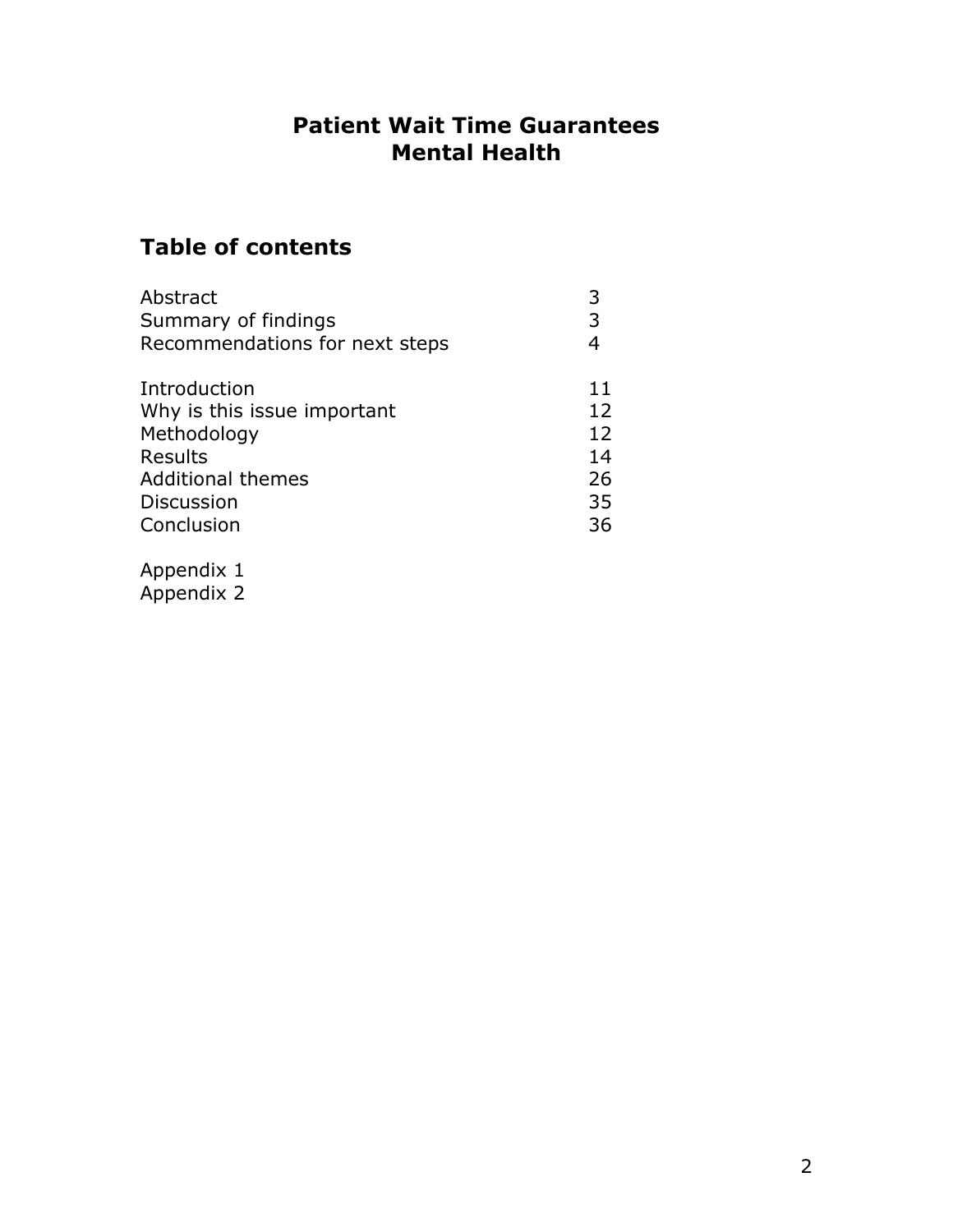## **Patient Wait Time Guarantees Mental Health**

## **Abstract**

This exploratory research on Patient Wait Time Guarantees for mental health, led by the Mood Disorders Society of Canada, is based on key informant interviews from three sources of expertise: Direct service providers, researchers and consumers and families who have "been there." Ten interviewees were selected from across the country but interest was so great that, in the end. 13 people were interviewed, mostly via telephone. Each interview was transcribed and returned to the informant for their corrections and approval. A qualitative analysis of the interviews produced the themes that are summarized in the section below. The research showed that there are wide disparities in access to mental health services across the country. It also uncovered a fully developed wait time strategy complete with guarantees, data collection methods and defined recourse – in Quebec. This strategy appears virtually unknown in the rest of Canada. Key informants unanimously endorsed a leadership role for the federal government in this important area, perhaps through the new Mental Health Commission. Recommendations for next steps include a two-day Assembly of experts to develop go-forward steps in establishing a Patient Wait Time Guarantee for Canadians with mental illnesses.

## **Summary of findings**

Answers to Health Canada questions:

- 1. What are the major issues for timely access for publicly insured mental health services?
	- Too few services
	- Stigma
	- Fragmentation in the system
	- Potential for the inefficient use of extremely scarce resources
- 2. What is the extent of waiting and the experiences of those waiting for publicly insured mental health services?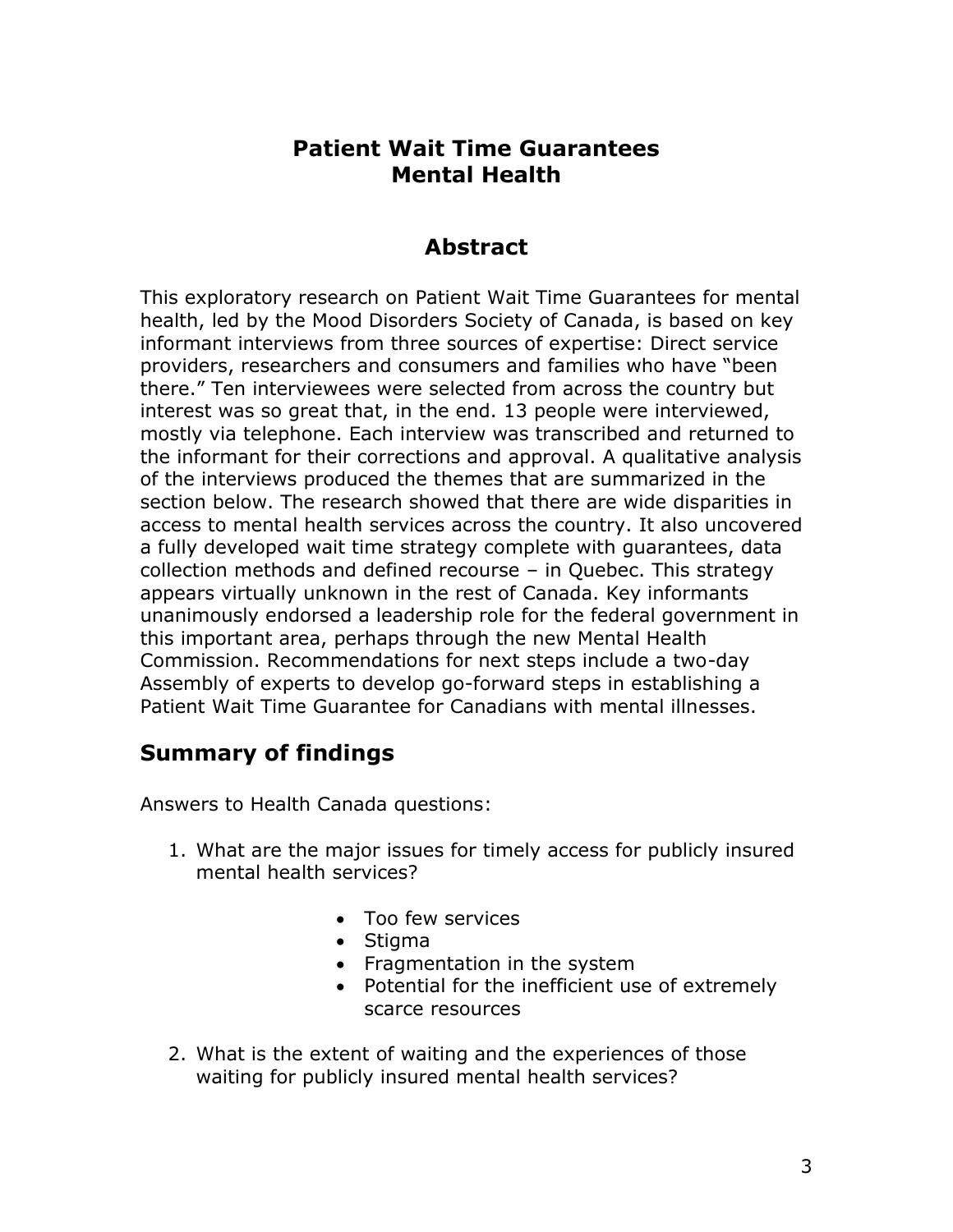- Devastating and life threatening
- 3. Are there relevant data sets or information sources that exist for mental health service waits that would be informative for Health Canada?
	- There may be isolated pockets of wait list data in some organizations
- 4. What policy challenges exist in managing and reducing wait times for mental health services?
	- Governments just don't care
- 5. What are innovative approaches to managing or reducing waits for mental health services?
	- We do a poor job of disseminating information on Canadian innovation
		- o The Nova Scotia story
		- o The Quebec story
		- o The Emergency Department story

Additional themes raised by this study:

- 1. We support early intervention, the recovery model and the value of help in the community.
- 2. We would have to define what we are waiting for.
- 3. Mental health is not the same as hips and knees.
- 4. We just can"t just throw open the doors.
- 5. We should have a wait time guarantee. But can we even hope for such a thing?
- 6. We are doubtful about the idea of recourse.
- 7. We strongly support a federal role in mental health as a whole, and specifically with this issue.

## **Recommendations for next steps**

The Mood Disorders Society of Canada (MDSC) proposes a two-day Assembly of mental health experts to gather in the Fall of 2007 in Ottawa just prior to Mental Illness Awareness Week (October). The activities for this Assembly will be as follows: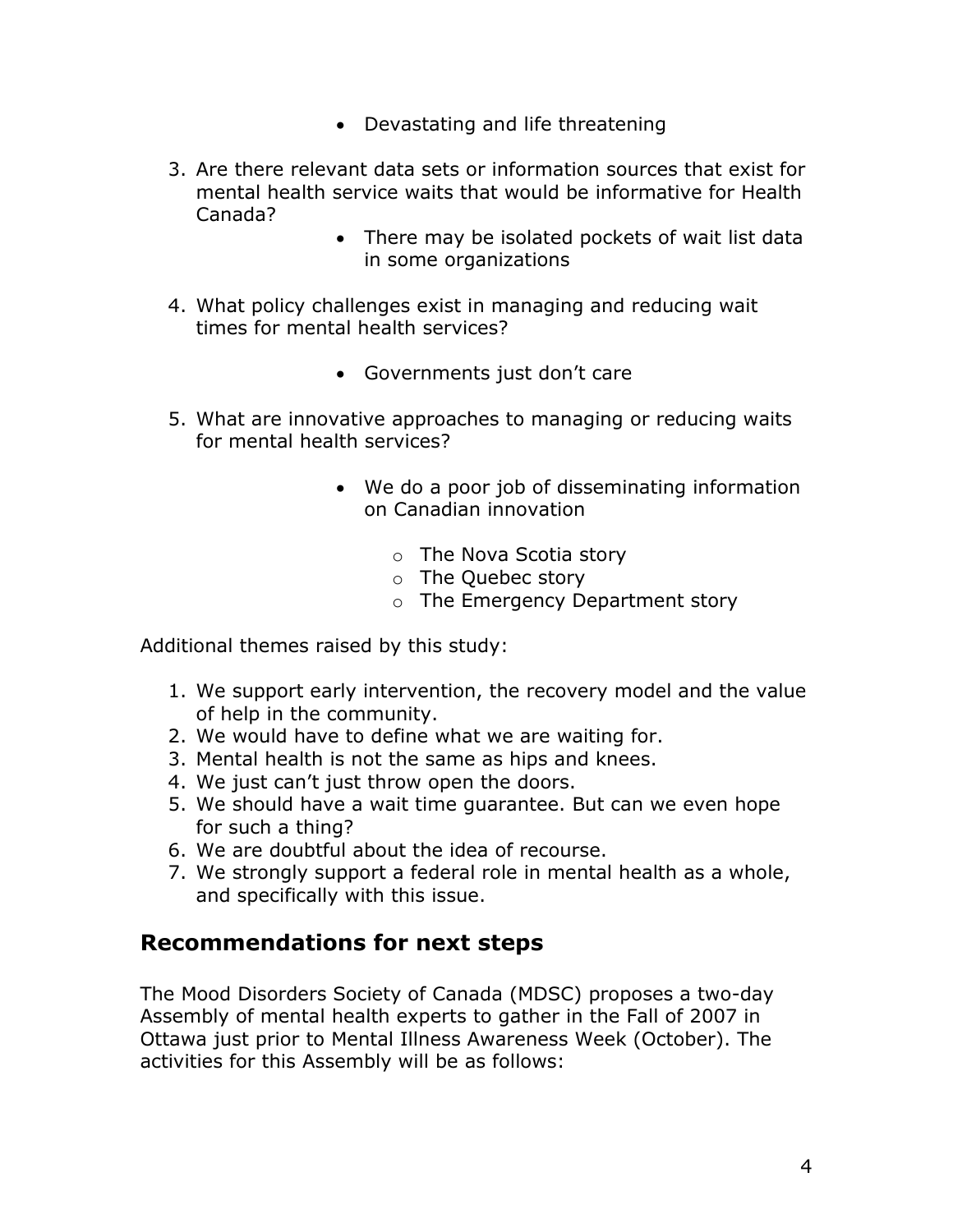- 1. In preparation for the Assembly, produce an academic wait times paper (literature review) for mental illnesses that draws on established literature and activities in Canada as well as in other jurisdictions. This paper, together with the exploratory key informant work contained in the present report, will provide a solid foundation for wait times work in mental health. As noted by Dr. Don Wasylenki, this is an area of study likely populated by grey literature (as opposed to an established body of best practice research), but it is expected that a consensus can be found.
- 2. Establish a list of no more that 50 invitees. Invitees would include noted academics and clinicians who are experts in defining and implementing solutions in the mental health field (many of whom would be engaged should a pilot be recommended by the Assembly and subsequently approved by the Minister of Health); international experts; consumers and families who have direct experience of what it is really like trying to find mental health services in this country.
- 3. Develop an agenda that builds on the findings of the foundational academic paper and this report, and which discusses the Quebec approach both as it is intended to work and as it is working, and other Canadian mental health wait times activities that either demonstrate promise, or teach valuable lessons.
- 4. Allow attendees to utilize their expertise (scientific, academic, clinical, and experiential) to produce go-forward advice on a Patient Wait Time Guarantee pilot project for mental health. The strategy will answer questions raised in the present research: Where are the known bottlenecks? Waiting for what – exactly? - the assessment versus treatment debate. What data sources are needed to monitor progress and report on success? Where is the best place to start? Who should be involved?

Expected outcomes:

- 1. Support Health Canada"s role in wait times reduction through capturing expertise among Assembly attendees.
- 2. Showcase Canadian innovation and place it within the context of the academic literature.
- 3. Produce specific and focused advice on a wait times guarantee strategy that is practical and capable of implementation in a cost-efficient manner.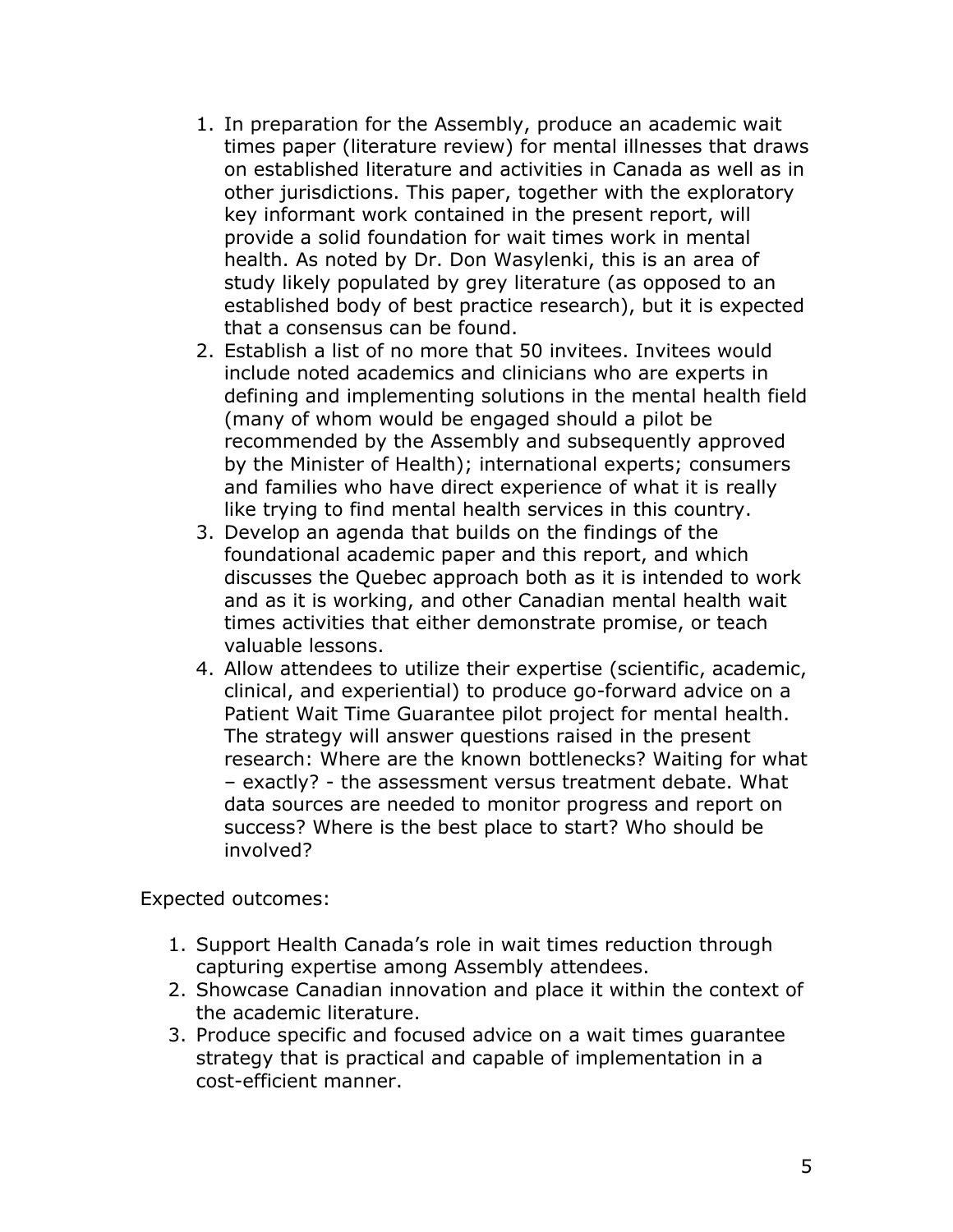4. Identify the locus of federal leadership which will have the ability to drive this important issue forward.

This exploratory report has begun an important process that needs further action to bring to fruition a Patient Wait Times Guarantee for mental health.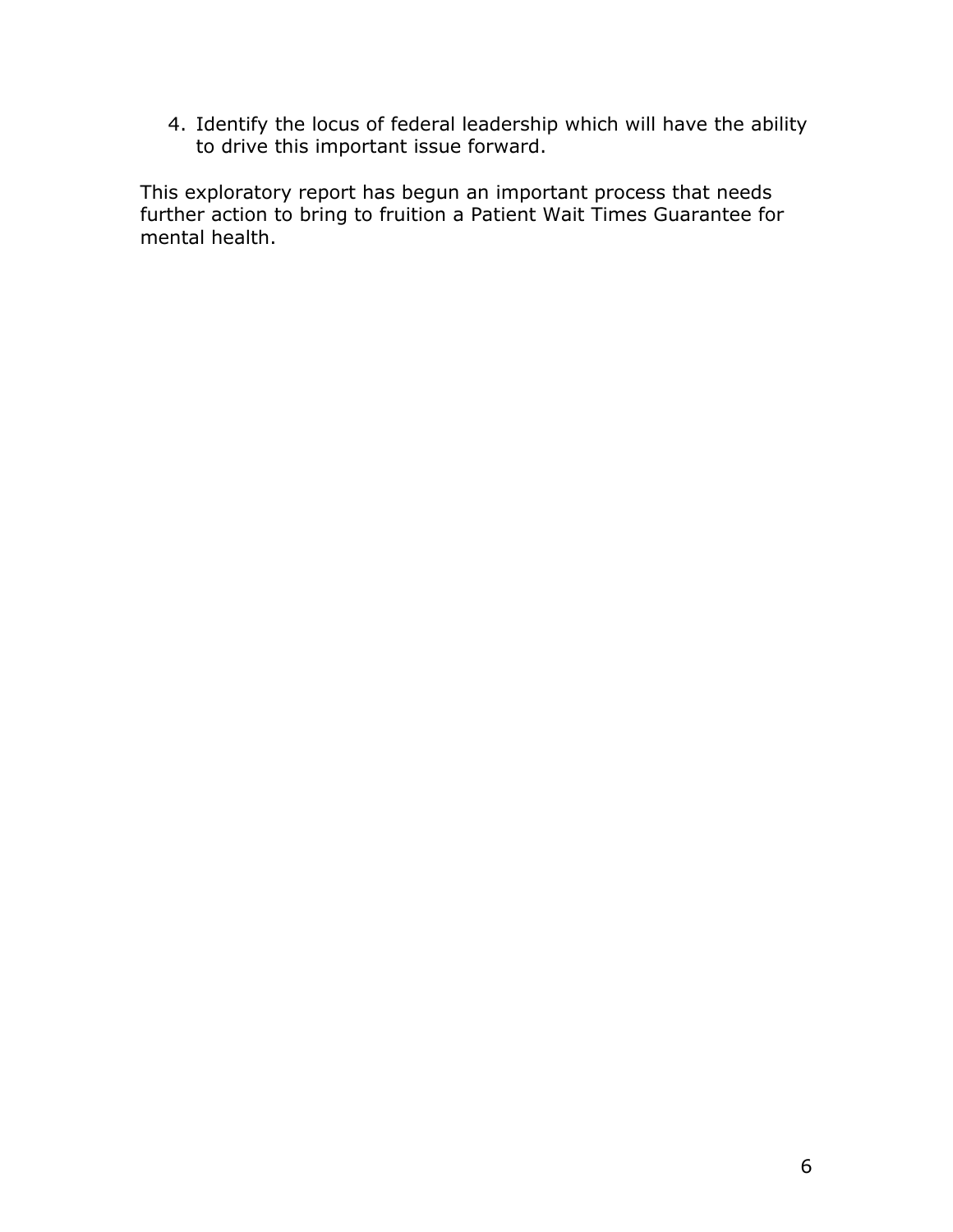# **A story**

Consumers and families often speak about the extreme burden of stigma. The following is a story of a recent experience of a mother and her daughter seeking treatment for a mental illness in an Emergency Department – in a prominent city in our country. Stigma related to mental illness is, sadly, alive and well.

### Dr. Paula Stewart:

My daughter has had trouble with anxiety disorder since she was a little child but it was only recognized when she was 20. With the regular help of a psychologist and periodic help from a consulting psychiatrist and her family physician, she had been able to cope effectively with severe obsessive compulsive disorder and social phobia.

She entered a stable state when she was pregnant and subsequently when she was nursing her baby. She was off medication for a year and a half. When she stopped nursing, she entered a manic phase. She was euphoric – cleaning everything, constantly. She visited her psychologist who recommended she start back on the medication and after seeing her family physician he agreed and prescribed the same medication as before. After a short while she stopped because she didn"t like the dopey feeling it gave her.

But then, she really plummeted. She was experiencing obsessive thoughts – there was no hope, you might as well kill yourself. The psychiatrist who has been consulted in the past said she could not provide consultative nor crisis care so would not see her. Her family physician said, "You"re suicidal. You need to go to Emerg." Her psychologist, whom she had been seeing for years, said the same thing.

Her psychologist called ahead to the Emerg psychiatrist to say we were coming and he said, "Send her over." Having a referral like this was great because it means that my daughter wouldn"t have to see the Emerg physician to be "medically cleared" before she saw a psychiatrist – one of the reasons people wait so long in Emerg.

We arrived at 1:00 PM. And we waited, and we waited. Almost two hours later, we were finally called to be registered. All this time, my daughter was experiencing symptoms and she felt exposed, judged – and along with that, intense anxiety. It was only because I was with her that she didn"t walk out.

The triage nurse was actually wonderful. He said that he had battled depression himself. We waited some more as the forms were filled out and then we were sent over to psychiatric Emerg. So, after two hours, we got, formally, in line to wait to be seen.

I thought, OK, were on our way. However, it was not to be so. At six o"clock – three hours later, I complained. In all that time, we were kept in a stark, white room with two chairs, one of which was against one wall. My daughter became tired of sitting on this chair, and decided to sit on the floor with her back against the wall to see if she could sleep for a little while. The only contact we had during the three hours we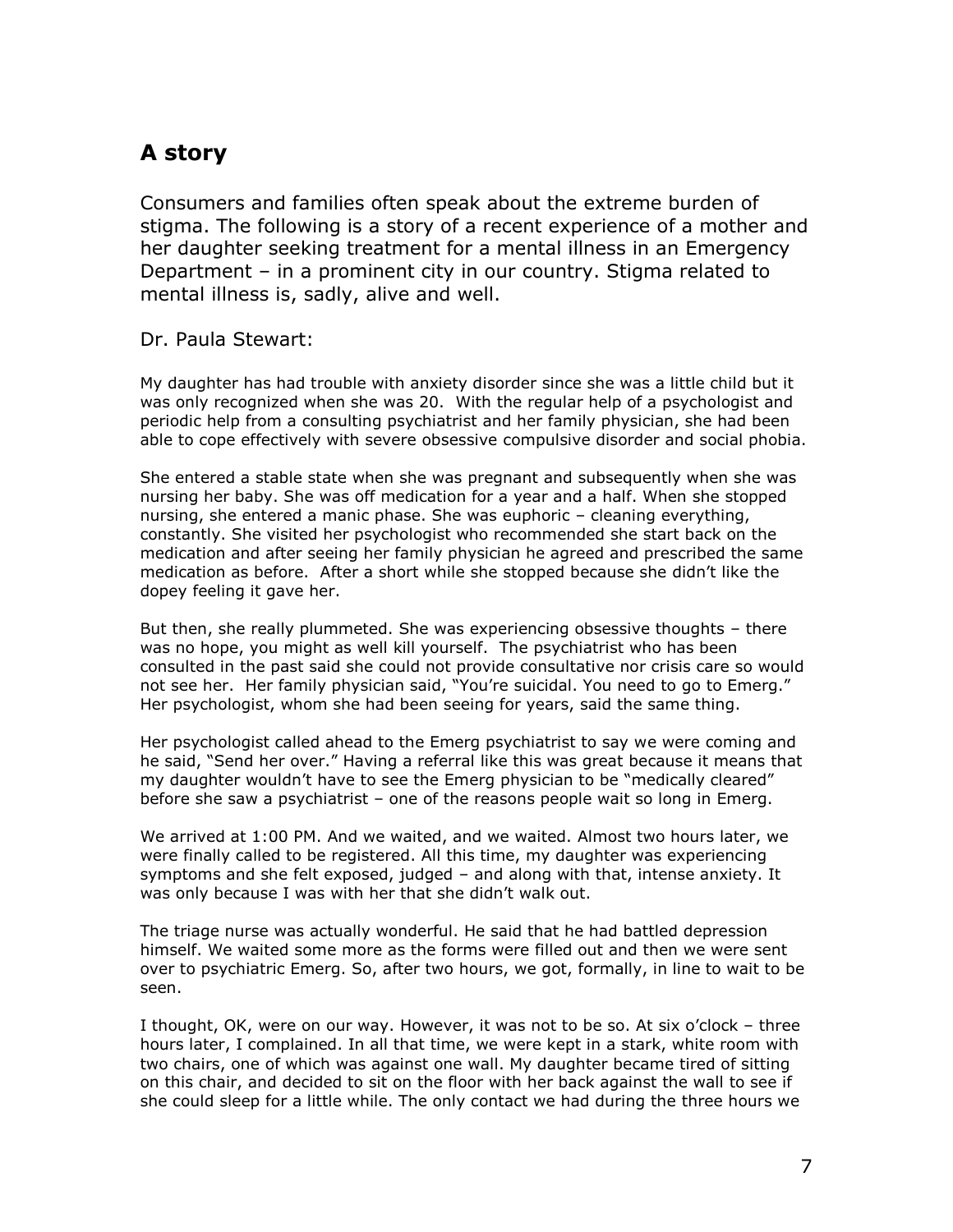waited was a male nurse coming in and saying. "Please sit on the chair." We later assumed that it was so the camera could see her but he didn"t tell us this. At the time, he was abrupt and seemed uncaring. This was the only encounter we had with staff in three hours. We were right outside the nursing station and I could see the nurses sitting on there but no-one came to talk to us and connect with us.

One of the reasons for the delay was that two men arrived in the Emergency department escorted by police and the hospital policy is that individuals escorted by police are seen first so the police can return to duty.

When I approached the nurse at six o"clock to ask when we would be seen, the nurse said that the Emerg psychiatrist – to whom we had originally been referred - had gone home. The nurse then said she wasn"t sure when the junior resident would be coming in but the medical student would be there soon. As a physician I know the protocol of having a medical student see the individual first, then the junior resident then the senior and eventually the staff person. This would have a been a problem for my daughter at any time but when we had already waited a total of five hours form the time we had arrived in the Emergency without being assessed this was unacceptable. My daughter was tired, feeling complete hopelessness and was not up to repeating her story many times. I explained this to the nurse and asked whether there were any other options, for example, being referred to the out-patient department or an assessment. She said no, this was our only option.

She then said, I"ll just finish my noodles (she was eating her dinner) and I"ll be right with you. Twenty minutes later, she came to see us. My daughter told her about hearing voices and her thoughts about harming herself. She took notes and then returned to the nursing station. She then returned and said the senior resident had arrived and would see us. This was great news.

At about the same time another nurse just arriving for his shift checked in on us and found out that we had been there for almost six hours. He was wonderful, and said he would do what he could to speed it up. He also pointed out where we could get something to eat. (They had provided a dinner for my daughter but as she was bulimic, it was totally inappropriate food for her)

When the resident finally came in, he spoke to me first and asked, "So, what are you hoping to get out of this?" I said that 3 health care providers said they were not able to help my daughter and she needed one person to give her hope that things could be better. Just then my daughter burst into the room and said we might as well go as the police had just arrived with someone else. The new male nurse said, no, she has waited long enough and she would be seen next. This was music to our ears.

The senior resident who saw her was excellent. He listened and told her that her obsessive-compulsive disorder was causing all her symptoms, and this reassured her tremendously. He prescribed medication and arranged follow-up. We finally left the hospital by 9:30 PM.

So, we had two totally different experiences. One was very difficult, and one was really very good. With the first we were left in silence to wait a long time, and with the second people communicated with us and we felt they cared.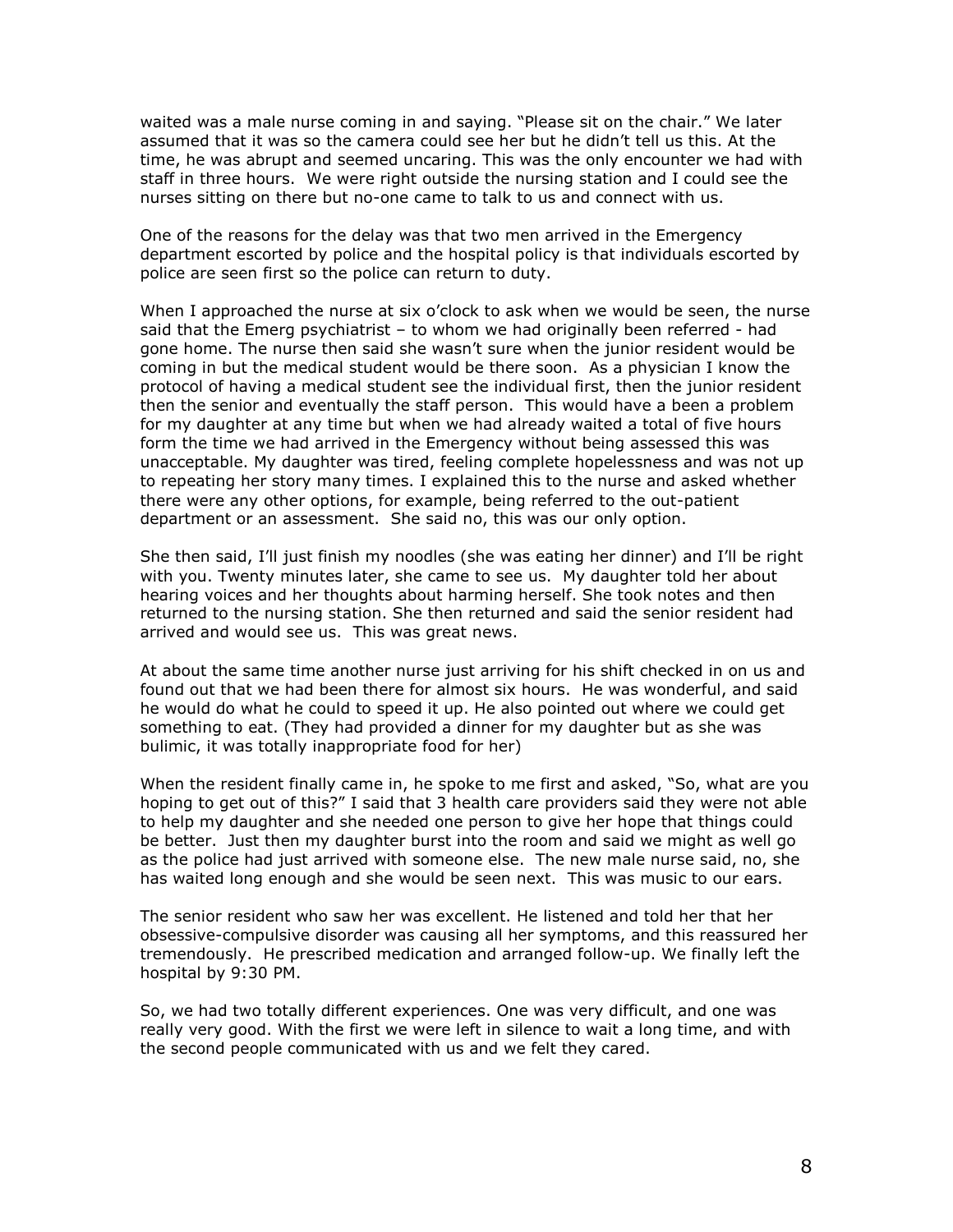As a physician, I am not intimidated by the hospital or health professionals, I could advocate for my daughter. I was able to clearly articulate what she needed. I just wonder what happens to others who feel unsure of themselves in this setting.

I think it would have been much better for the staff to greet us immediately and find out what the problems was. Then they could have let us know what was going on. They could have given us updates. It would have taken two minutes every half hour. They could have offered my daughter a cup of tea. The first nurse could have told us that people brought in by the police go first. This communication would have shown value for her as a person. We would have understood, and we would have been able to express our needs and concerns.

My daughter entered the Emergency in crisis, hopeless with suicidal thoughts. She waited over five hours for someone to assess her and communicate with her. She needed someone to say, "I can help." In many little ways staff could have communicated this to her from the very beginning. It is not too much to ask. A long waiting time for people with mental illness seems like an eternity. Thoughts jumbled through their heads and like my daughter they feel like leaving if they don"t get a sense that people care.

# **Introduction**

In March, 2007, the Mood Disorders Society of Canada was commissioned by Health Canada to provide impartial expert advice on the key issues and challenges in accessing timely care for patients with mental illness in Canada. The work is in support of Health Canada"s role in facilitating wait times reduction.

Accessing mental health services is a significant issue in all regions of Canada.<sup>1</sup> Recent federal and provincial emphasis on patient wait times has achieved significant success in reducing the length of time patients who must wait for joint replacement, cataract surgery, diagnostic imaging, cancer and cardiac care. $2<sup>2</sup>$ 

However, the concept of wait time targets or guarantees for mental health services has not been explored on a national level. $3$ 

[http://64.233.167.104/search?q=cache:E5Lp6JeEu84J:www.cpa-](http://64.233.167.104/search?q=cache:E5Lp6JeEu84J:www.cpa-apc.org/media.php%3Fmid%3D185+wait+time+benchmarks+canadian+psychiatric+association&hl=en&ct=clnk&cd=1&gl=ca)

[apc.org/media.php%3Fmid%3D185+wait+time+benchmarks+canadian+psychiatric](http://64.233.167.104/search?q=cache:E5Lp6JeEu84J:www.cpa-apc.org/media.php%3Fmid%3D185+wait+time+benchmarks+canadian+psychiatric+association&hl=en&ct=clnk&cd=1&gl=ca) [+association&hl=en&ct=clnk&cd=1&gl=ca](http://64.233.167.104/search?q=cache:E5Lp6JeEu84J:www.cpa-apc.org/media.php%3Fmid%3D185+wait+time+benchmarks+canadian+psychiatric+association&hl=en&ct=clnk&cd=1&gl=ca)

 $2$  For example, see: Kirby, M. (January, 2007). A review of Ontario's wait time information system. Available at:

[http://www.health.gov.on.ca/english/public/pub/ministry\\_reports/kirby\\_rep/kirby\\_re](http://www.health.gov.on.ca/english/public/pub/ministry_reports/kirby_rep/kirby_rep.pdf) [p.pdf](http://www.health.gov.on.ca/english/public/pub/ministry_reports/kirby_rep/kirby_rep.pdf) In addition, see the Alberta Wait Times Registry, available at:

Radiation therapy:

 $\overline{a}$ 

 $<sup>1</sup>$  Canadian Psychiatric Association (2006). Wait times benchmarks for patients with</sup> serious psychiatric illnesses. Available at:

<http://www.ahw.gov.ab.ca/waitlist/AWRInfoPage.jsp?pageID=9>  $3$  Other health sectors have received federal attention: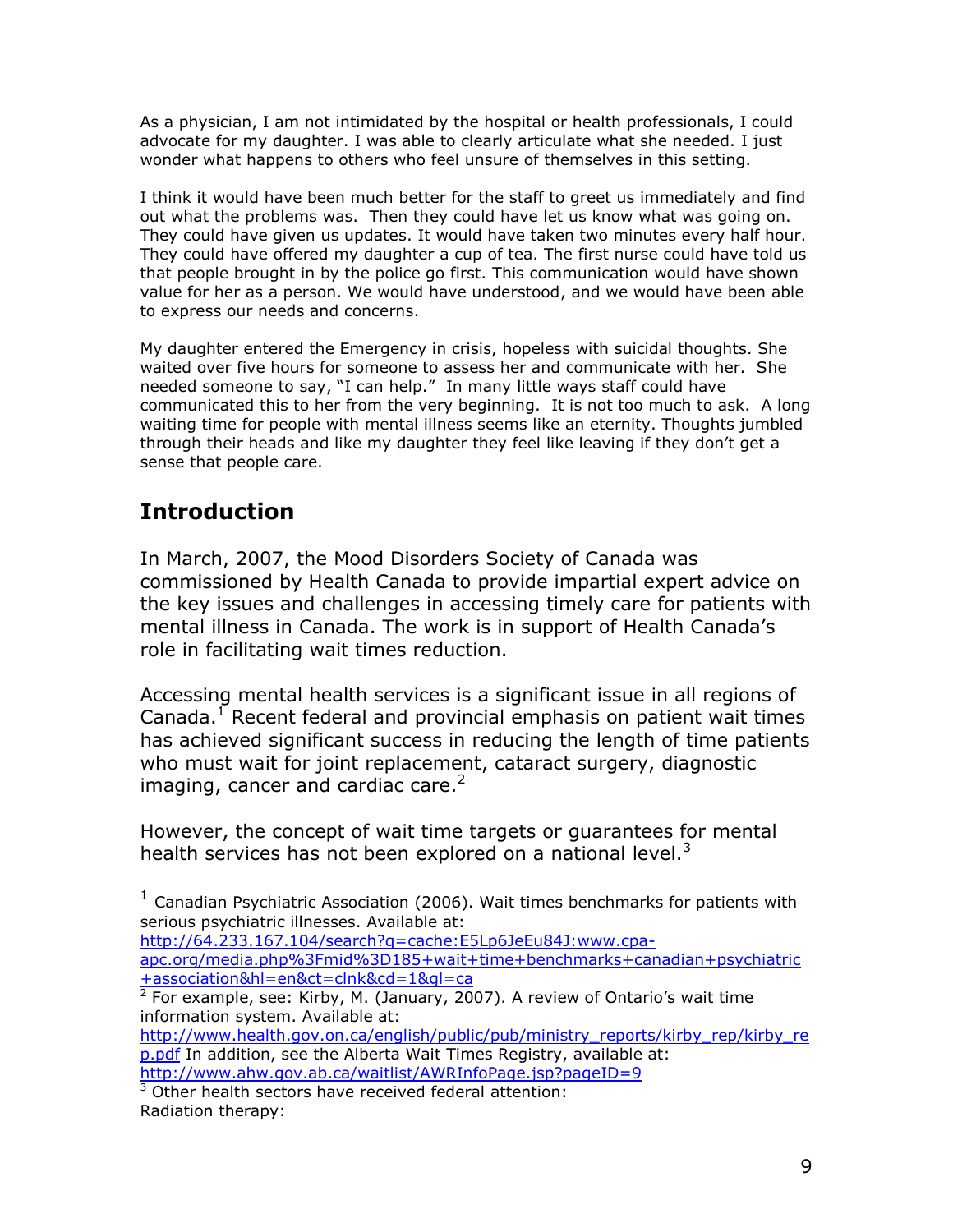## **Why this issue is important**

One in five Canadians will experience a mental illness in their lifetime. Research shows that there is a significant cost to the Canadian health care system related to the needs of people with mental illness.

- Of all hospitalizations in Canada, 33% are due to mental illness as either a primary or secondary diagnosis.
- People with mental illnesses spend twice as long in hospital relative to other diagnoses.<sup>4</sup>

In addition, the costs of untreated mental illness to the Canadian economy is staggering.<sup>5</sup>

- Annual losses to the Canadian economy due to mental illness in the workplace are \$33 billion.
- Of all short term disability claims, 75% are related to mental illness.
- Of all long term disability claims, 79% are related to mental illness.
- The fastest growing category of disability costs to Canadian employers is depression.
- Ninety percent of people who are depressed *never* access treatment; however, research finds that 80% of depressed people who seek treatment respond well.
- For those who get treatment, employers will save, per employee per year, from \$5000 - \$10,000 in average wage replacement, sick leave and prescription drug costs.

Getting things done: Patient wait times guarantee. April 10, 2007. Alberta agrees to a wait time strategy for radiation therapy by 2010. Available at: <http://www.conservative.ca/EN/2459/75620>

Manitoba joins with Canada"s government to announce patient wait times guarantee. March 30, 2007. Available at: [http://www.hc-sc.gc.ca/ahc-asc/media/nr-](http://www.hc-sc.gc.ca/ahc-asc/media/nr-cp/2007/2007_34_e.html)

[cp/2007/2007\\_34\\_e.html](http://www.hc-sc.gc.ca/ahc-asc/media/nr-cp/2007/2007_34_e.html) radiation therapy

 $\overline{a}$ 

Nova Scotia joins with Canada"s government to announce patient wait times guarantee. March 26, 2007. Available at:

[http://www.hc-sc.gc.ca/ahc-asc/media/nr-cp/2007/2007\\_28\\_e.html](http://www.hc-sc.gc.ca/ahc-asc/media/nr-cp/2007/2007_28_e.html) Children's health:

Prime Minister announces pilot project for wait time guarantees for children (Ontario). Available at:

[http://www.pm.gc.ca/includes/send\\_friend\\_eMail\\_print.asp?sendFriendEmailFlg=Tru](http://www.pm.gc.ca/includes/send_friend_eMail_print.asp?sendFriendEmailFlg=True&URL=/eng/media.asp&id=1495&langFlg=e) [e&URL=/eng/media.asp&id=1495&langFlg=e](http://www.pm.gc.ca/includes/send_friend_eMail_print.asp?sendFriendEmailFlg=True&URL=/eng/media.asp&id=1495&langFlg=e)

 $4$  Quick facts: Mental illness and addiction in Canada. The Mood Disorders Society of Canada. Available at: <u>www.mooddisorderscanada.ca</u><br><sup>5</sup> ibid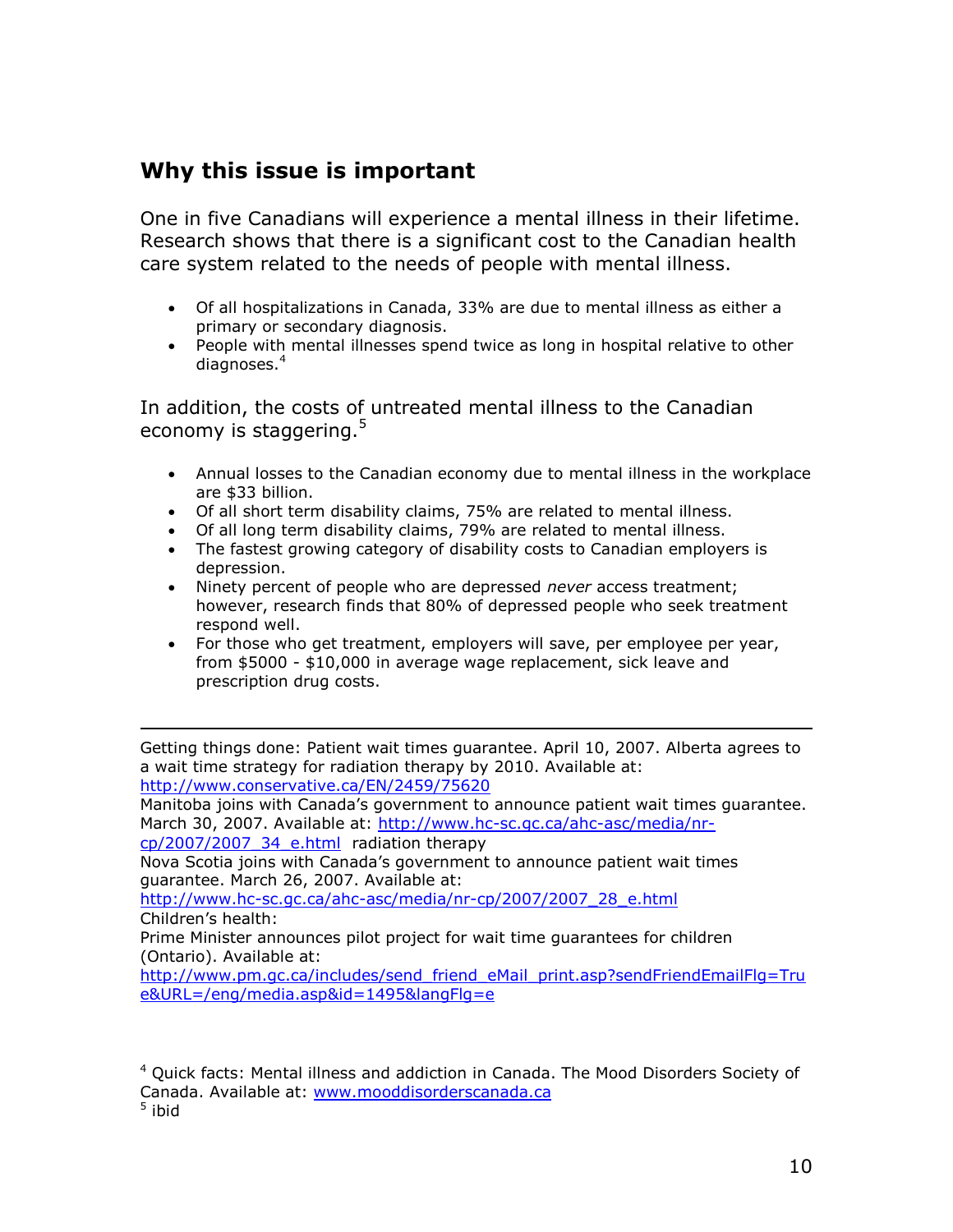# **Methodology**

The question of establishing patient wait time guarantees is a complicated one that cannot be answered in isolation from the health care system as a whole. $6$  Thus, this study sought to explore wait time guarantees from a number of perspectives. First, consumers and families constitute a significant source of advice and innovation when it comes to improving mental health care in this country. They experience, first hand, the frustration with obtaining even basic services. Second, direct services providers share this struggle as they work in the over-burdened and under-resourced "system" which tries, and often fails, to serve people in a timely manner. Third, researchers examine mental health practices and services through quantification, investigation and the reporting of findings. They provide the objective measurement of what is, or is not going well. This report's findings are based on views from these three sources. See **Appendix 1** for a list of interviewees.

Interviewees were selected for their considerable expertise and for their ability to provide a selective regional picture of the Canadian experience. In all, 13 people were interviewed. All those approached responded positively to our request for an interview and contributed a considerable amount of their time and energy. The Mood Disorders Society thanks them for their commitment to the project.

Interviewees were asked exploratory questions about what they thought about the subject area, along with ideas about barriers and opportunities. Each interview lasted from ½ hour to an hour, with most conducted by telephone. See **Appendix 2** for the interview template.

Finally, results are reported in response to the five questions contained in the Health Canada"s Statement of Work for the project, but also in terms of additional themes that emerged through discussion and which were revealed through supplementary questions (as contained in the interview guide).

Health Canada"s specified questions were:

 $\overline{a}$ 

<sup>&</sup>lt;sup>6</sup> Postl, B. (June, 2006). Final Report of the Federal Advisor on Wait Times. Available at: [http://www.hc-sc.gc.ca/hcs-sss/alt\\_formats/hpb-dgps/pdf/pubs/2006-wait](http://www.hc-sc.gc.ca/hcs-sss/alt_formats/hpb-dgps/pdf/pubs/2006-wait-attente/index_e.pdf)[attente/index\\_e.pdf](http://www.hc-sc.gc.ca/hcs-sss/alt_formats/hpb-dgps/pdf/pubs/2006-wait-attente/index_e.pdf)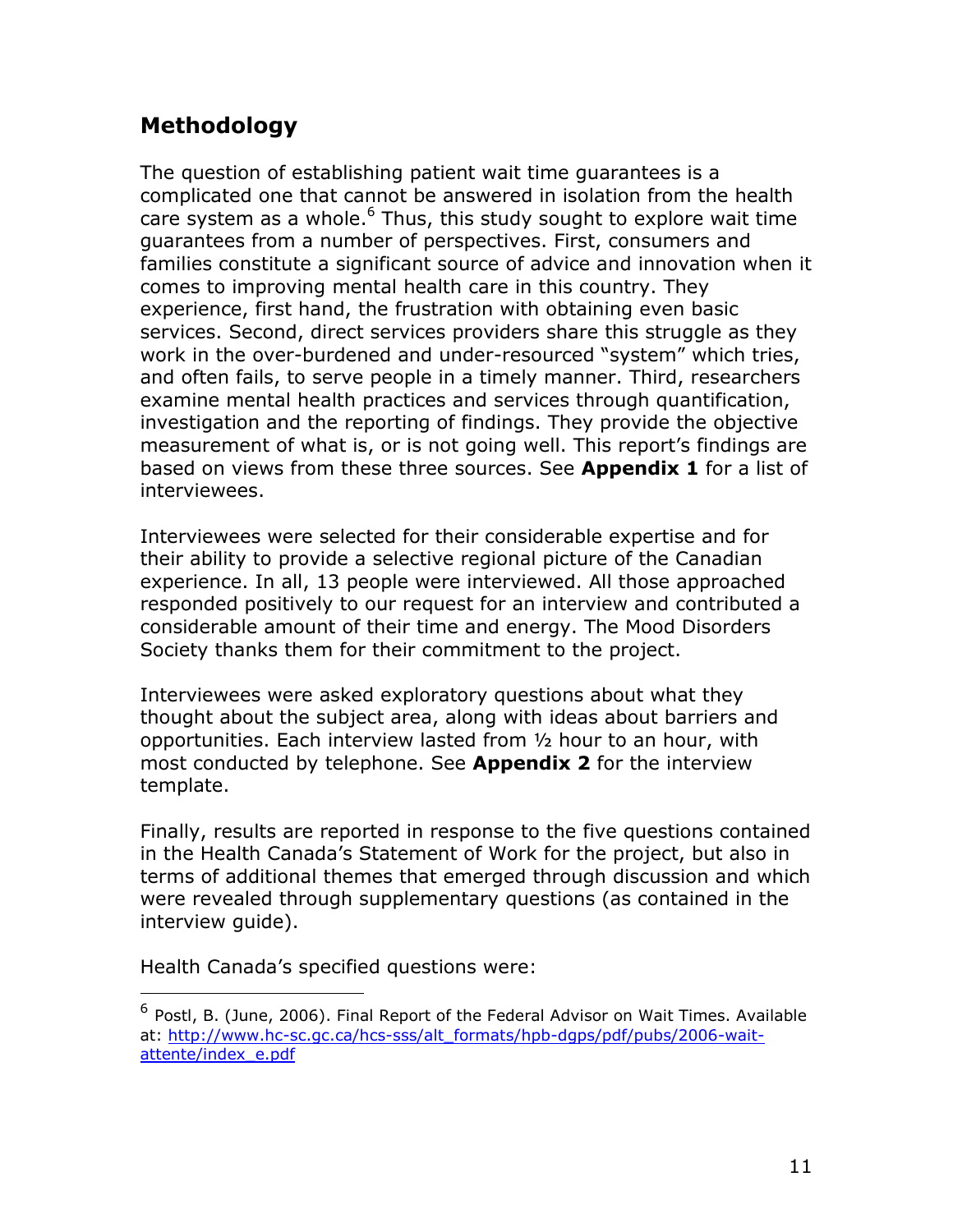- 1. What are the major issues for timely access for publicly insured mental health services?
- 2. What is the extent of waiting and the experiences of those waiting for publicly insured mental health services?
- 3. Are there relevant data sets or information sources that exist for mental health service waits that would be informative for Health Canada?
- 4. What policy challenges exists in managing and reducing wait times for mental health services?
- 5. What are innovative approaches to managing or reducing waits for mental health services?

Interviews were typed into transcripts from notes taken during the encounter. All interviewees received a copy of their interview so that they could provide corrections or additional thoughts. Results are provided in terms of direct quotes – all of which were approved by interviewees for inclusion in this report. $'$ 

## **Results**

## **Question 1: What are the major issues for timely access for publicly insured mental health services?**

Interviewees' responses fell into four categories: Lack of resources, endemic stigma that prevents people from seeking services and governments from paying attention to mental health issues, fragmentation within the system - for those who actually are able to access services - and the potential for inefficient use of the few resources that do exist.

## *Too few services*

 $\overline{a}$ 

Lack of resources has to be number one. You cannot access services easily throughout the province. I moved from a center 500 miles from Winnipeg back to Winnipeg and presumed the situation to be better "in the south", only to find it's not the case.

…Carol Hiscock, Executive Director Canadian Mental Health Association, Manitoba

Lack of resources is one of the key issues. There is almost universal acknowledgement of this. (Of the people I consulted to prepare for this interview), I don't know anyone who didn't say this.

 $<sup>7</sup>$  The first time an interviewee is quoted in this report, their full title, affiliation and</sup> location are noted. When they are quoted subsequently, only their name appears. Some quotes have been re-organized slightly for better flow.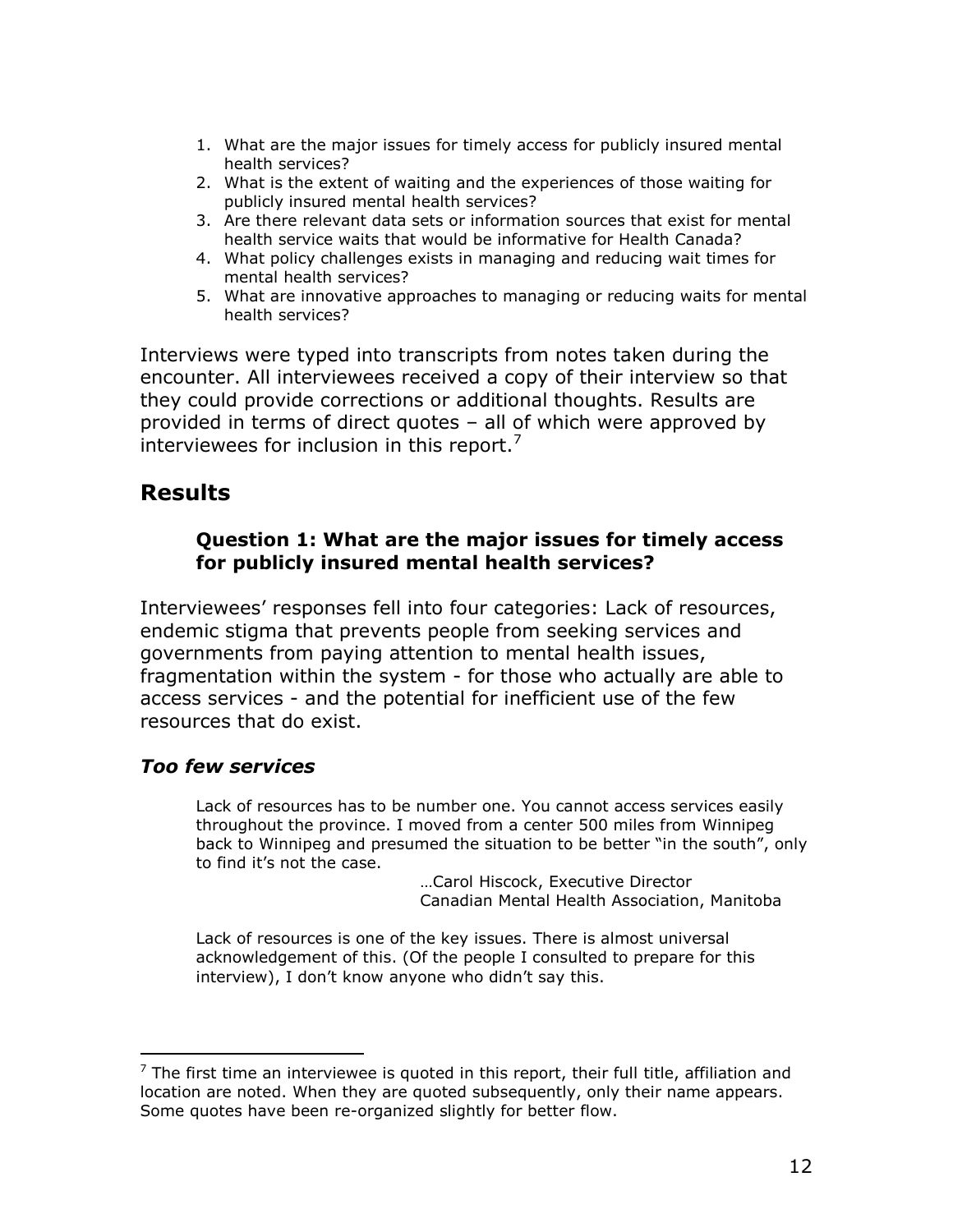…Dr. Manon Charbonneau, President, Canadian Psychiatric Association, researcher and psychiatrist at Hôpital des Sept-Iles

Lack of sufficient quantity of services has always been a problem. …John Trainor, Administrative Director Community Services and Research Unit Centre for Addiction and Mental Health **Toronto** 

The biggest issue is that mental health services haven"t been supported or adequately funded at the same level as services for physical disorders, yet there is the same level of mortality and disability. But we have come to think of this as normal. For example, a child with a life threatening mental disorder such as anorexia nervosa has to wait 6 months for help. If that was leukemia, it would NEVER be tolerated.

> …Dr. Elliot Goldner, Professor Simon Fraser University, Vancouver

In Manitoba, we wait for six months to see a psychiatrist. …Chris Summerville, Interim Executive Director Schizophrenia Society of Canada, Toronto

When people come to the realization that they need mental health services, they"ve been coping with illness for some time. Unless they are manic or psychotic, no one pays much attention to them. People can"t get into service unless they are in crisis and deemed an emergency. In BC, if your GP refers you to a psychiatrist, it can take a year or longer to get an appointment. There is no timely access. If it can"t be handled by a GP, you"re out of luck. …Rennie Hoffman, Executive Director

Mood Disorders Association of BC Vancouver

As a psychiatrist, I treat high blood pressure and diabetes, as well as mental illness because I cannot refer my patients back to a family physician – because there isn"t one for them. So there are two parts: You don"t have a family physician to refer you to a psychiatrist. And psychiatrists can't refer stable patients back to a family doctor.

…Manon Charbonneau

### *Stigma*

The second issue is discrimination.

…Carol Hiscock

Part of the reason we don't talk wait times for mental health is because no one cares.

…John Trainor

The problem doesn't seem that urgent to people... "It's not as if people are dying" - but they are.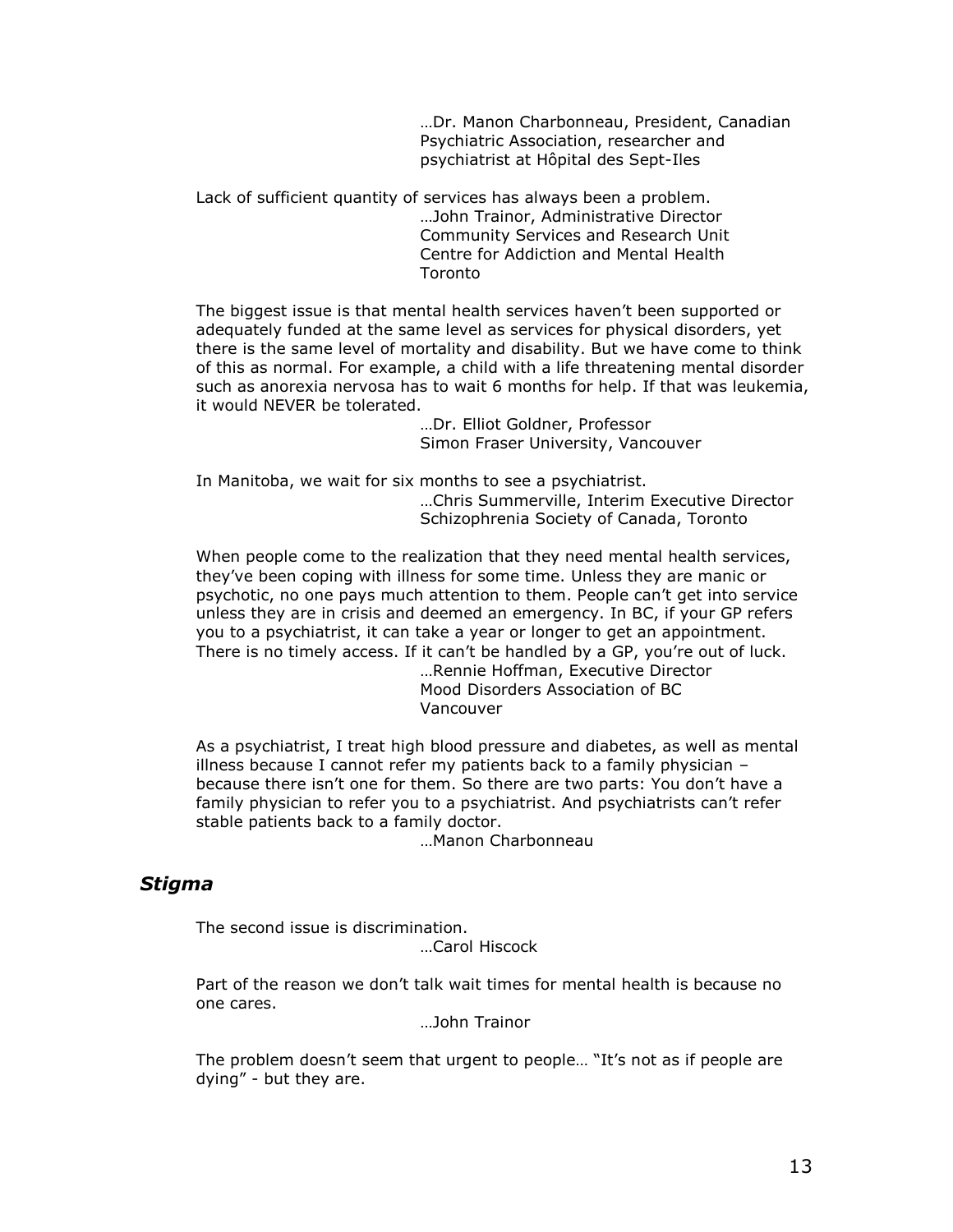…Dr. Don Wasylenki, Chair, Department of Psychiatry, University of Toronto and Chief of Psychiatry, St. Michael"s Hospital

Mental health services are so startlingly absent, we risk diluting what is available if we concentrate on particular areas of need. On top of this, stigma inhibits a person from seeking service. There is an inertia to overcome to even accessing those few services that are available.

…Julian Somers, Executive Director Centre for Applied Research in Mental Health and Addiction, Simon Fraser University, Vancouver

The attitude of health providers in the Emergency Department really bothers me. One person can be attentive and try to relate to you as a person but this is not common. I can"t help but see the attitude come out in the lack of response.

> …Vicki Rogers, Education Director Mood Disorders Association of BC Vancouver

One major barrier has been that a lot of first line caregivers are not keen on treating mental illness. GPs are reluctant to take mental health patients because they take more time and they are more demanding. In a lot of cases, as soon as a GP sees a mental health client, they refer them to secondary services. This is why the wait times have been so long.

> …Nicole Germain, Assistant to the Director General, Douglas Hospital Montreal

The barriers come down to the fact that the government has figured out – or the bureaucracy has figured out that people with mental illness aren"t going to protest, aren"t even going to identify themselves. So it is a low priority. People who suffer in silence are being janored.

…Rennie Hoffman

Care providers who are knowledgeable, effective and who are sensitive exist but it is blind luck if you get to one. There are greater odds that you get someone who either can"t help at all – or who in unable to accurately interpret your pattern of symptoms. People become alienated from seeking care at all. They are worn down and turned off. …Elliot Goldner

### *Fragmentation within the system*

And the third (barrier) is fragmentation within the system. If you DO get into services, for example, you may have three workers telling you to go in four different directions to the point you nearly forget why you went there in the first place.

…Carol Hiscock

I always thought it was essential for a Toronto Mental Health Board. Good will is short lived and the mechanisms to get people to work together have to be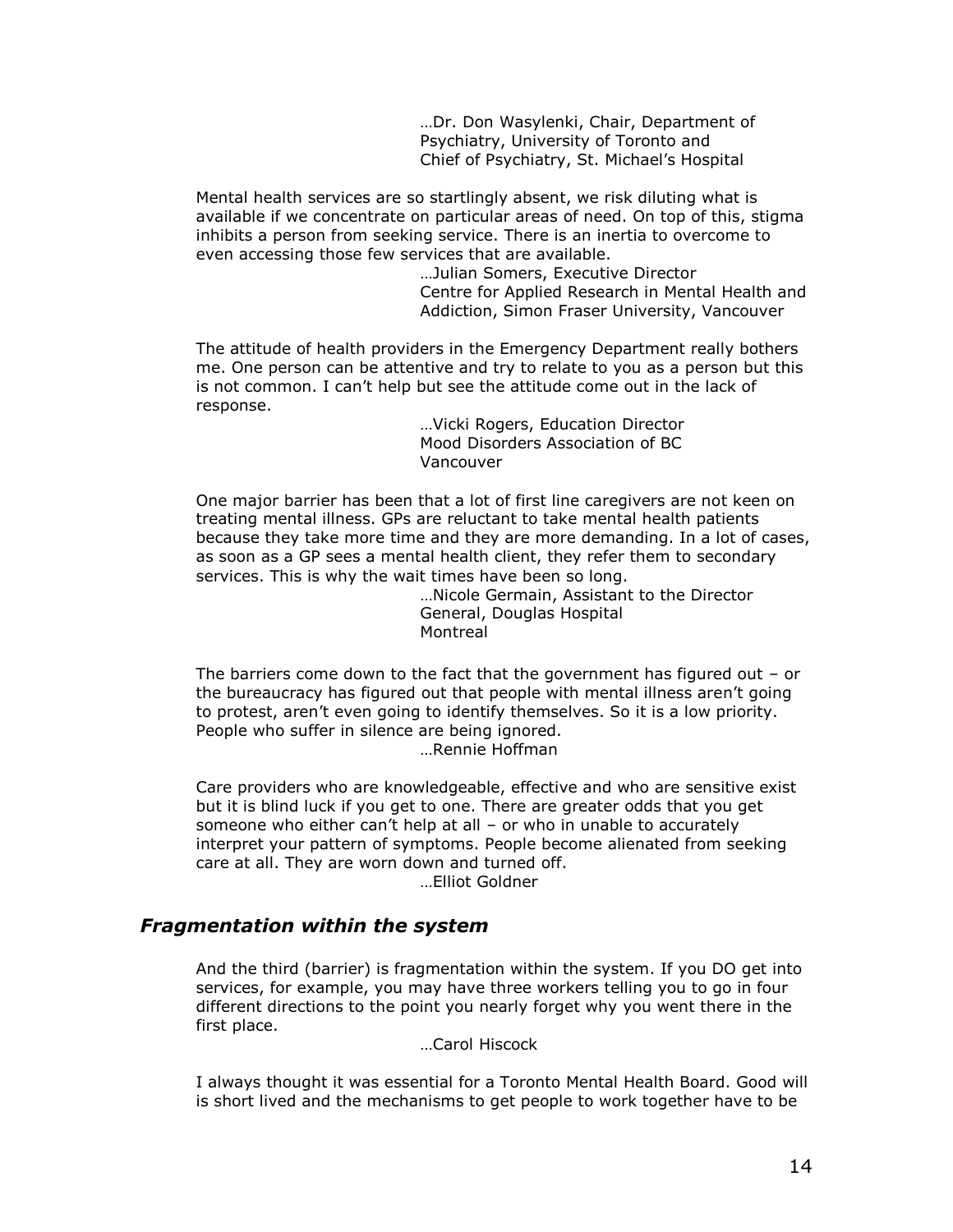institutionalized. Right now, everyone can do whatever they want. Somebody has to be empowered for managing the issues regionally. …Don Wasylenki

And services, themselves, are divided into silos. People responsible for the delivery of mental health services have nothing to do with primary care – and primary care may know nothing about mental health services. Siloing is a serious problem and it came out clearly in the Kirby Committee hearings. …Elliot Goldner

### *Potential for the inefficient use of extremely scarce resources*

One problem is the need for resources. The other is the need to match need to resources. There is a lot of over-serving that goes on in mental health. Lots of people can live on their own in their own apartment without high support. However, many people stay in high support services because there are limited rent subsidy spaces available so they can move to a more independent situation. At CAMH, we often have problems getting people out because there are no housing spaces. People need a minimum of services – that are adequate – most people can live in their own apartment. …John Trainor

Stepped care is not innovative in that it's not new  $-$  but it is sadly not implemented. Stepped care means very efficiently providing services at the level of need. Mental health services are precious resources that are often distributed in an inefficient way. Waiting until people are so ill – to the point where we fear a law suit – means that when people actually get to service, they need the most expensive care there is. This has been known for decades but we just can't seem to shift the health care behemoth towards early intervention, self-management and prevention.

…Elliot Goldner

## **Question 2: What is the extent of waiting and the experiences of those waiting for publicly insured mental health services?**

The theme raised by this question was that wait times for mental health services had a destructive effect on the person and his or loved ones and, in some cases, were life threatening.

### *Devastating and life threatening*

Families say that trying to get people into care (both inpatient and community services) is extremely difficult. When a person is deteriorating, not accessing help is devastating.

…John Trainor

The waits are horrific. People die on waiting lists or the illness progresses to the point that it isn"t treatable and, during these times, a wide circle of friends and family are also affected.

…Elliot Goldner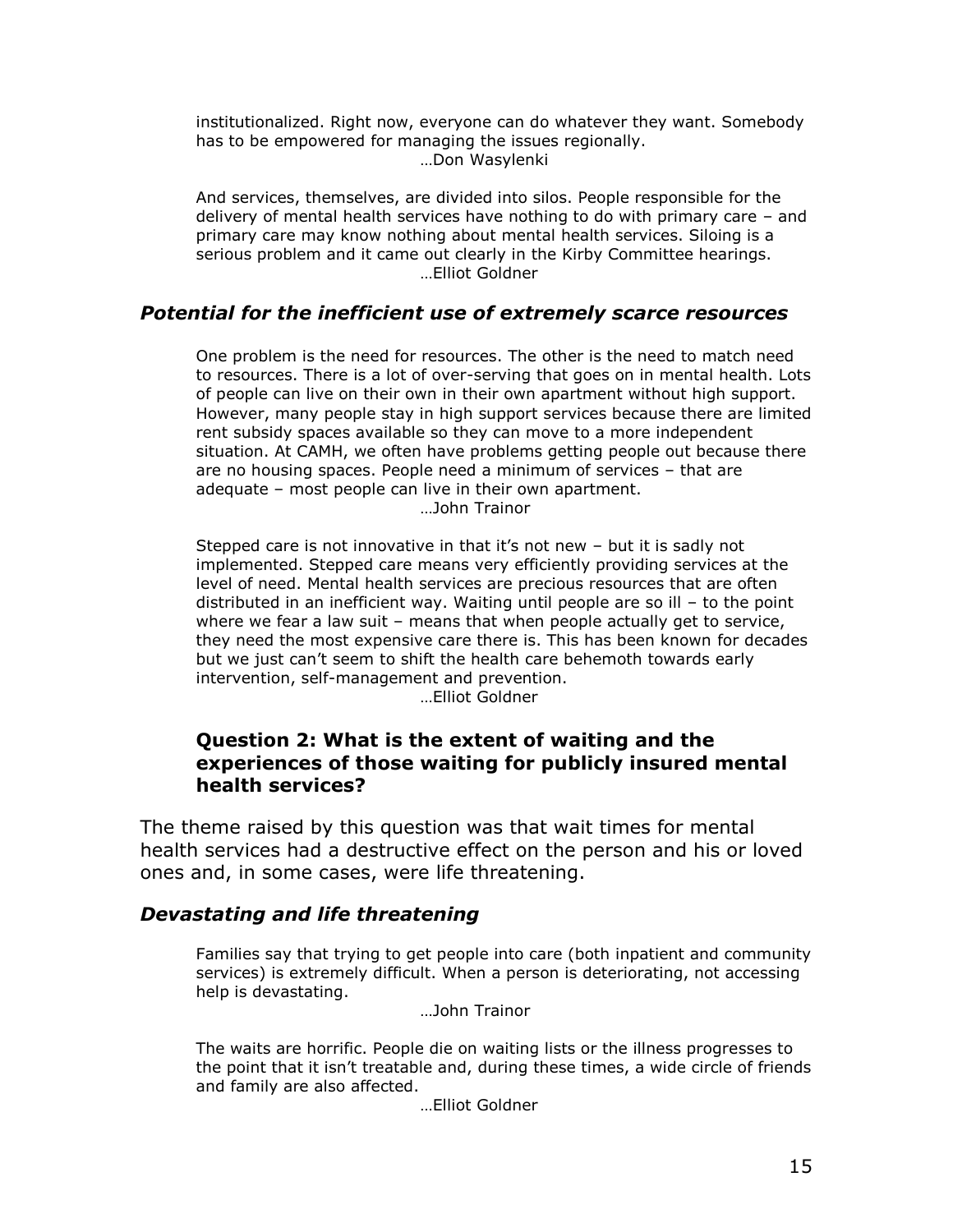There was a woman in our group who has a son with bi-polar. He has never wanted to address the issue. She finally worked her way into a mental health team but her son was still reluctant to go. She wanted things to go smoothly so she was candid and told the full story. After two years, she finally got him seen. The mental health worker says to the son, "So, your mother says you"re delusional." The son jumped and ran and won"t come back. The system has found a way to avoid new cases. It's not individuals. It's the system. …Rennie Hoffman

My sense is that problems are growing but it is difficult to talk about it only in terms of wait times. To wait 3 or 4 months when you are in critical need is not right.

> …Ella Amir, Executive Director Ami Quebec, Montreal

It"s pretty bad and it has deteriorated. The wait lists can be from 1 month to 1 year. Someone who has the attention of the system – is shouting, has his or her GP make lots of phone calls usually gets in the swiftest. Sometimes it is the most in need – but not always. Consumers are becoming more aware of these problems but the strange thing is, they almost accept it. The expectations are very low on the part of the system, the clinicians, the patient and the family. This is unfortunately the case mostly for those with severe illnesses, who don"t advocate well for themselves, and don"t understand that there is really a lot of work to be done once an acute episode is over, just when the system discharges you. It's part of the stigma  $-$  everyone accepts the status quo as OK.

…Claire O"Donovan, Academic Director Mood Disorders, Queen Elizabeth II Health Sciences Centre, Halifax

What do families do when they are concerned with immediate physical deterioration due to mental illness? I refer people to homecare where at least someone will come and see them. But they should be able to go to mental health services.

…Carol Hiscock

## **Question 3: Are there relevant data sets or information sources that exist for mental health service waits that would be informative for Health Canada?**

The answers for this question were uniform. Most interviewees didn"t know of any data sources. Some pointed to some data in isolated locations.<sup>8</sup>

## *There may be isolated pockets of wait list data in some organizations*

 $\overline{a}$ 

 $8$  There is one exception – the Quebec experience – that will be discussed under emerging wait times strategies.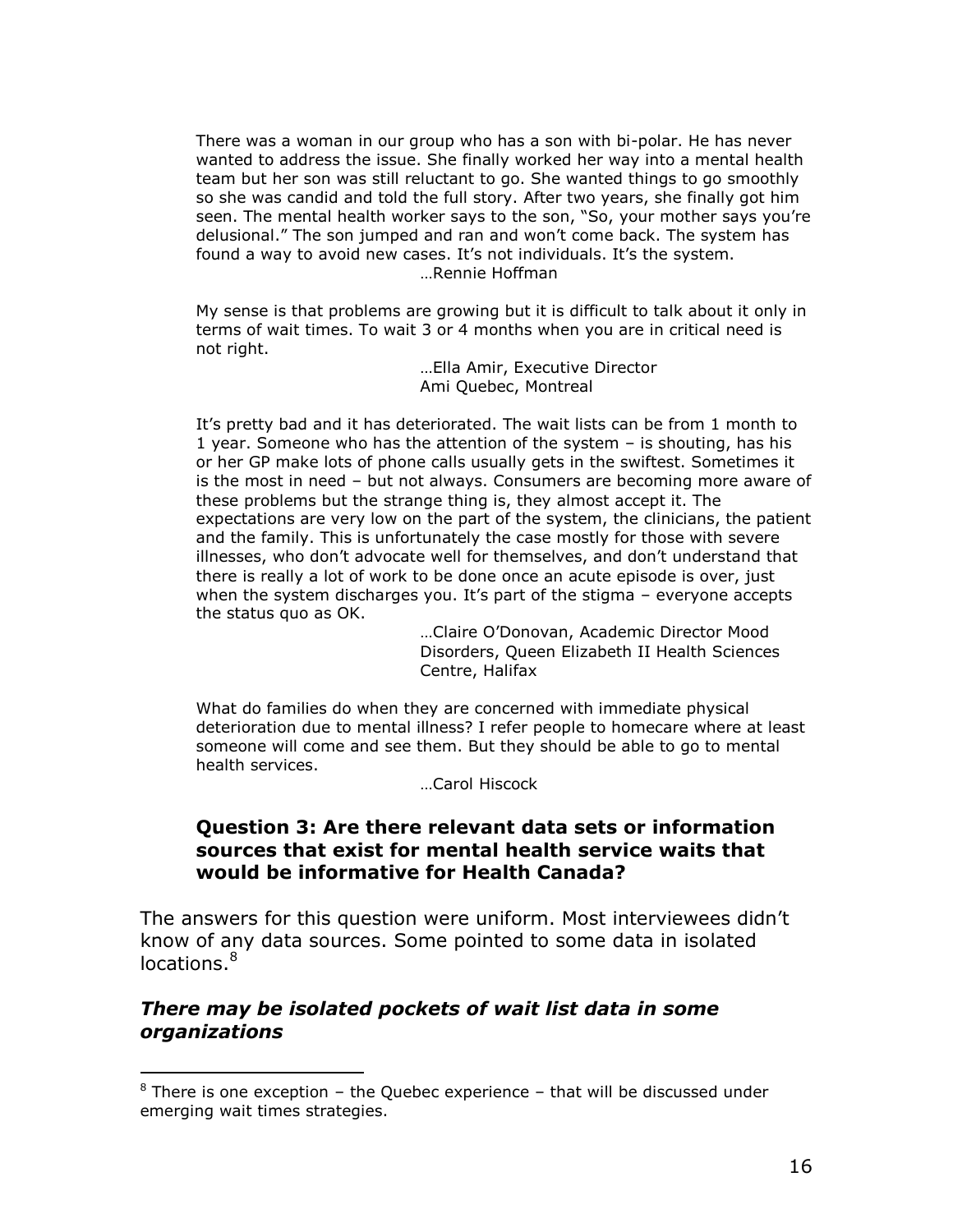The Toronto Early Intervention Network is making some strides. It looks at the network"s capacity in relation to the number of expected cases of early onset psychosis – which can be measured fairly accurately on a population data basis. Then it measures how long people stay in services (about 3 years), and asks do we have the capacity and what strategies will increase capacity if we are falling short? The network is growing and, as I recall, can serve 50 -60% of the need. In our world, this is not bad. In other worlds, it would be considered terrible.

….John Trainor

Each hospital keeps wait time information for each specialty and the data can be compared among hospitals. Every month, we get these figures. And the regional authorities keep length of stay figures etc. Wait lists for community clinics and community psychiatrists are not maintained in a systematic manner. Many of our members limit use of wait lists in order not to give people false hope. The Canadian Psychiatric Association did a survey of members a number of years ago. It has lots of limitations – but gives some indication. It is on our web site at: [http://ww1.cpa-](http://ww1.cpa-apc.org:8080/Publications/Archives/Bulletin/2001/Mar/Mar2001.asp)

[apc.org:8080/Publications/Archives/Bulletin/2001/Mar/Mar2001.asp](http://ww1.cpa-apc.org:8080/Publications/Archives/Bulletin/2001/Mar/Mar2001.asp) All I can say is we need data! That's the conclusion! …Manon Charbonneau

## **Question 4: What policy challenges exist in managing and reducing wait times for mental health services?**

While interviewees raised concerns regarding siloing and crossjurisdictional issues, the main theme in answer to this question was the need for focused attention on the issue. Governments have to care enough to take action.

## *Governments just don't care*

At a time of rising health care costs, I don"t see any appetite for adding new mental health services to the public system. Every government is looking for a way to decrease costs. Mental health has no parity now, so we"re out of luck in the present atmosphere. There is little motivation for governments to change their positions and the mental health lobby is neither prominent nor important.

…Elliot Goldner

I don't know of any policies standing in the way. I know of practices that get in the way. People who are psychotic get in – people who are "just" suffering can't get help. We see the people that the system says aren't "ill enough" to get treatment and that is MOST people. When you talk of the percentage that don"t comply with treatment, this is a very small number in comparison with the people that don"t get treatment at all.

…Rennie Hoffman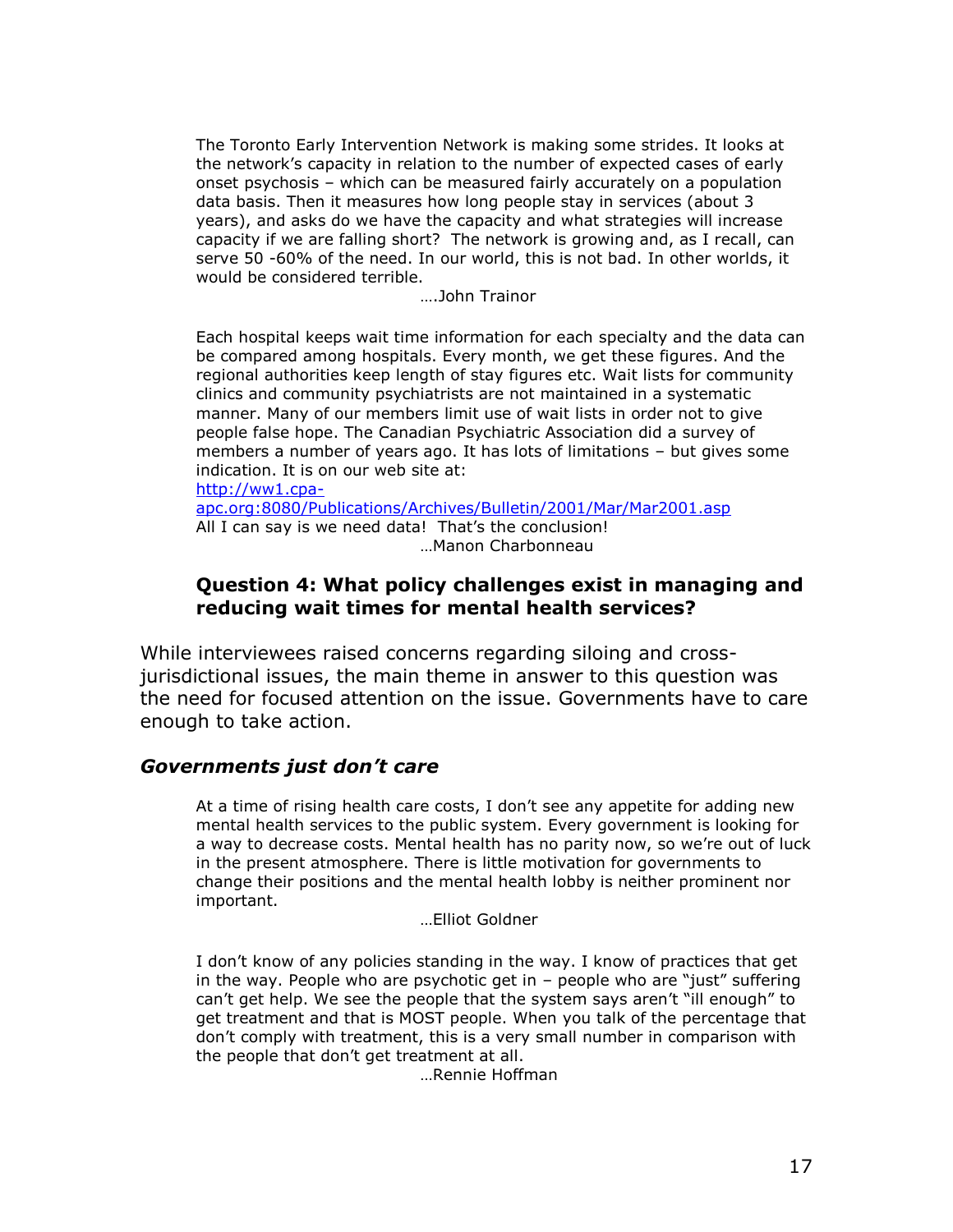There are significant policy challenges relating the administrative siloing – of funding, of practices, and now there is regionalization. Funding for different branches of our system comes through different sources. The whole area requires integration – of funding and of information. In some ways, mental health may have more to do with other parts of the health system, like acute or primary care, than with specialized services. Our clients are distributed throughout the whole of the health care system.

…Julian Somers

Cross-jurisdictional issues are a real problem. The Ministry of Housing, for example, is not well linked to the Regional Health Authorities. Housing is extremely important but that Ministry is isolated from the health concerns of its tenants. There is a similar problem with income supports. …Carol Hiscock

The secret is getting people to work together. There is the federal/provincial split and now we have the provincial/regional split. We must create incentives for people to work together. It is amazing how fast solutions are found when people own the problem. You note that if it were a cardiac issue – it would likely be solved in 3 weeks. In mental health, we take years and years – and still it"s not solved.

…Don Wasylenki

Anybody who really cares about this issue is wearing out. People are going to walk away. We can't see the light at the end of the tunnel. We can't even find the tunnel.

…Rennie Hoffman

## **Question 5: What are innovative approaches to managing or reducing waits for mental health services?**

There were two prominent themes in the answer to this question: Most people said that someone, somewhere, likely in another country, must have a model we can borrow from. The second theme was that there are pockets of Canadian innovation that no one seems to know about.

## *We do a poor job disseminating information on Canadian innovations*

Three interesting examples of innovation (some more successful than others) came to light in the course of this research. They seem to be understood only in the community or province where they have occurred.

## **The Nova Scotia story**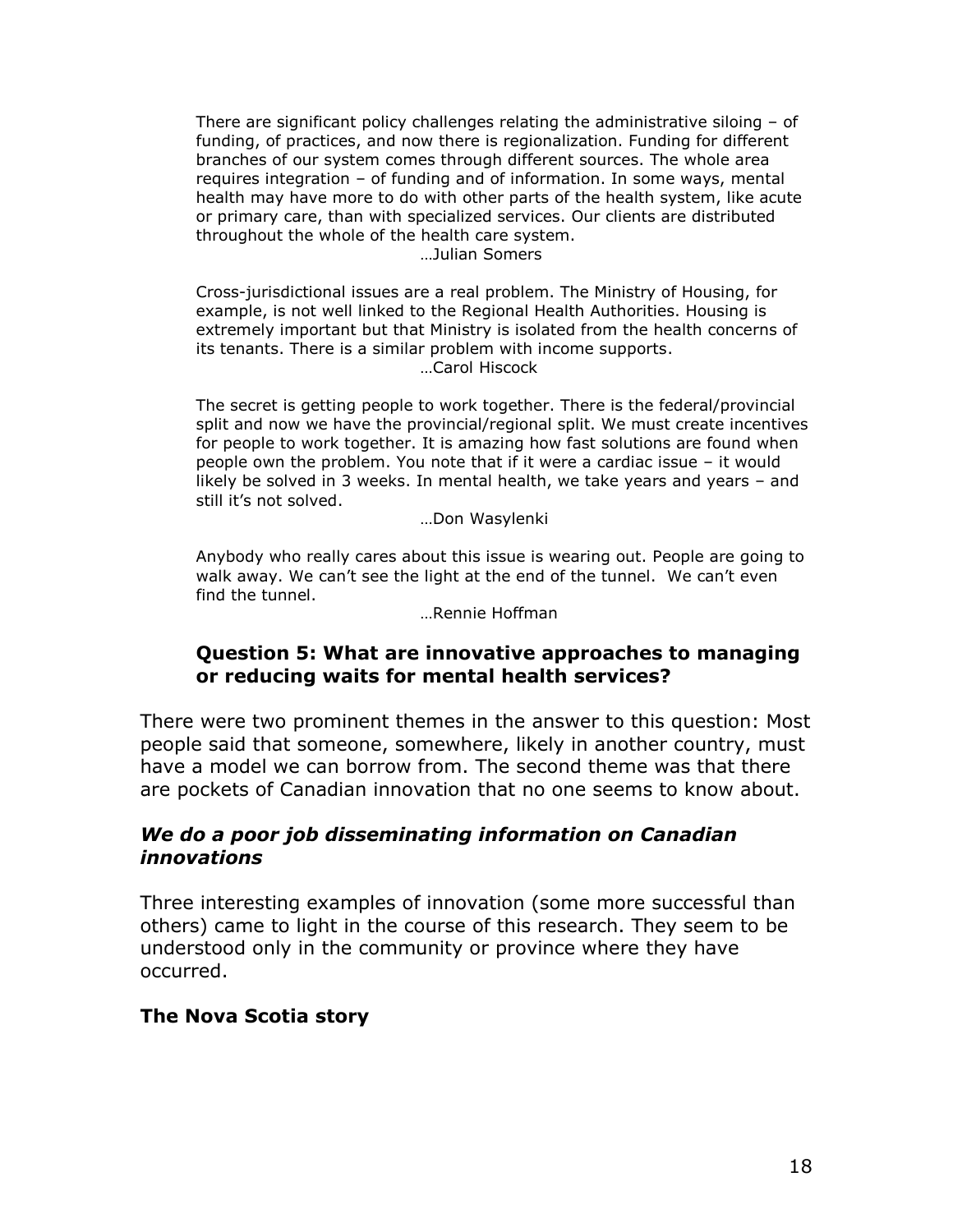The Standards for Mental Health Services in Nova Scotia, published in February, 2003, $^9$  stipulated that all core mental health programs must be accessible to all Nova Scotians (Section 2.1). Section 2.7 addressed wait times stating, "where a wait lists exist the service has a 'wait list' policy and procedures. The clinical team has a mechanism for assessing 'urgency,' risk, and the need for timely/early intervention, as well as a mechanism for maintaining and reviewing waiting lists."

Claire O"Donovan described the results of this policy:

We have committed to everything for everybody (oh my God!).

We used to have a system where access was good for people with serious mental illness but there was poor access for people with less severe illness. In fact, they wouldn't even get into the mental health system. Now, it's an open system. Everyone gets in  $-$  in theory  $-$  but no one gets in in a timely fashion. There has been a change of policy and anyone with any sort of problem can be referred to mental health services. In the absence of skilled triage, the wait for people with serious mental illness has become longer. Any system contemplating wait times must be very skilled at triage. Right now, there is chaos. People who are having a break-up in their relationship and people with evolving psychosis get the same sort of access, with the exception of a few specialized services.

And, people who are less ill are much better advocates for themselves. Thus, access is more or less random with a bias towards those who can speak well for themselves.

The provision of mental health services to everyone is a massive undertaking and the range of problems and disorders is enormous. The ability to classify clients and identify who needs what, when and where is poor. The key issue is that we could spend billions and end up with chaos. We have expertise at the back end of the system – but not at the front end where the triage is done. It must be remembered that in psychiatry, we depend on symptoms, not tests. There is a tremendous amount of experience and judgment required.

In some ways the new policy was positive, but in others, it was naïve.

Most people are seen by clinicians who could be nurses, occupational therapists or social workers. They may or may not have had specialized training in mental health. The staff have minimal training in assessment and do the best they can. If we wish these staff to do front-line assessments, then we need to give adequate psychiatric back up (not 5-10 minutes of time) and we need to spend a lot of money on training them in assessment so that they know when they need further expertise. Most of the younger staff coming on don"t get much contact with psychiatry, or training and hence the access to assessment and diagnosis that the patient gets is, if anything, less than what they had with the family physician who referred them (in the first place).

 $\overline{a}$ 

<sup>&</sup>lt;sup>9</sup> Available at:<http://www.gov.ns.ca/heal/downloads/Standards.pdf>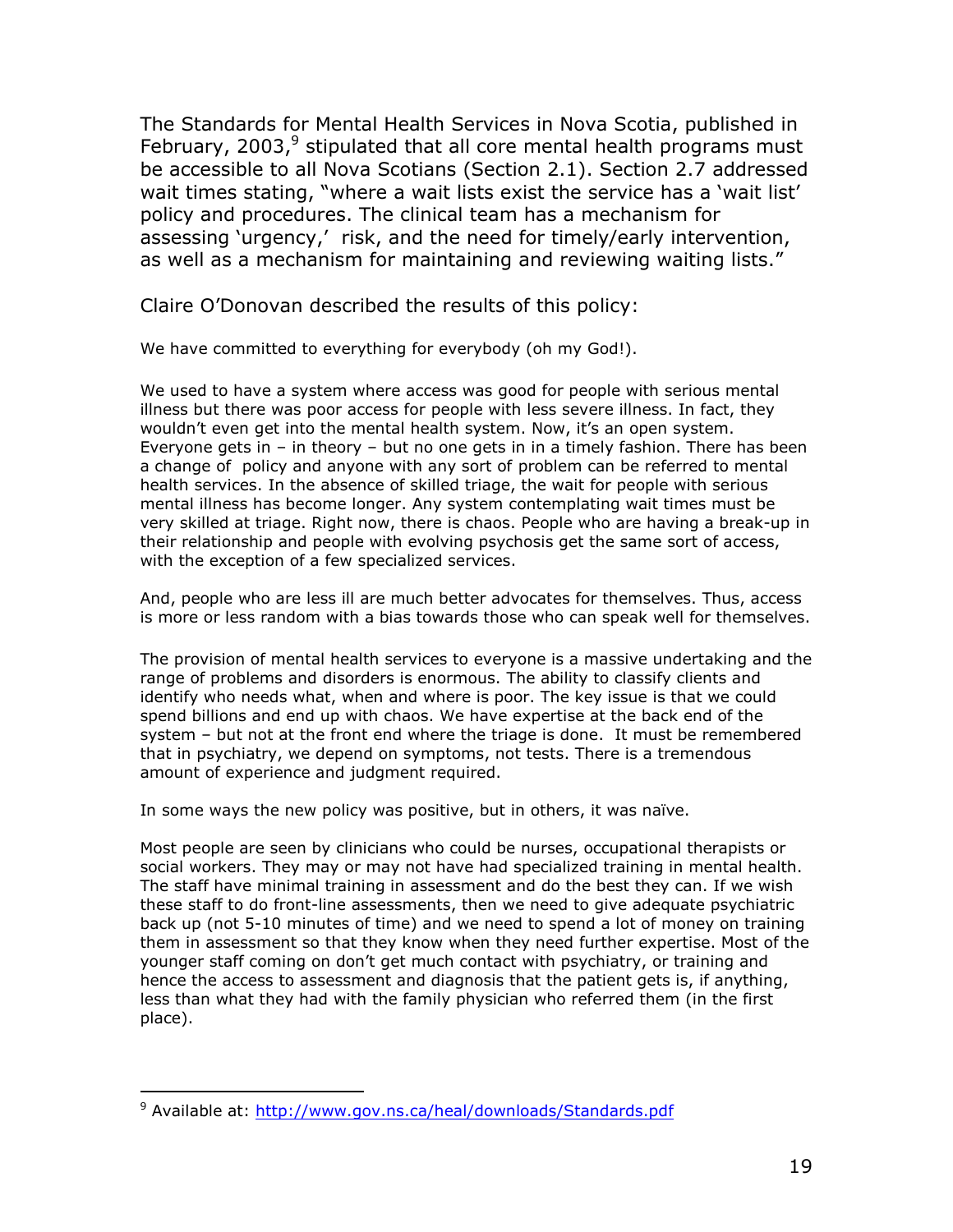With a lack of expertise in front-end assessments, timely access to "appropriate treatment" is chaotic. What has been misunderstood is the complexity of triage. The person assessing needs at the front end must have excellent training in mental health and disease classification sufficient to recognize when, where and for how long the person with illness needs to be seen. As it is now, a person with a manic episode, for example, might be referred back to a family physician with little preparation for the longitudinal course of a bipolar illness, because they were well in three weeks of treatment. A person with coping difficulties might get 20 sessions with a nurse therapist. A person with psychosis might get one hour with an occupational therapist and 10 minutes with a back-up psychiatrist.

As a specialist, I see the end result in the consultations sent to me, where the basic appropriate treatment has not occurred years after entry into the assessment process. Pressures in the system over time make shared care into inexpert "pretend care", with a lot of shuffling of numbers. As a patient, you may get your assessment, and treatment, neither of which is of any help to you - and you don"t know why, so you can"t even advocate for yourself.

I can't begin to tell you how this has all gone wrong.

## **The Quebec story**

 $\overline{a}$ 

Nicole German, Assistant to the Director General of the Douglas Hospital describes the changes.

When the Charest government came to power, they made mental health their number one priority and began a complete reform of services.

The new action plan<sup>10</sup> takes a population health perspective and organizes services in a hierarchical manner [first (primary), second (secondary), and third (tertiary)]. It is good on paper but, as always, the devil is in the details.

The idea is that first line organizations  $11$  – some who have some mental health expertise – will be reinforced overall through resources from psychiatric hospitals. Once the transfers have occurred, the first line teams will have much more mental health expertise and will be better able to deal with mental health patients. The patients, themselves, are also going to be transferred from second to first line care.

Each first line care organization will have a reference psychiatrist (shared care approach) – psychiatrists are not being transferred. The reference psychiatrists will

<sup>&</sup>lt;sup>10</sup> The Mental Health Action Plan or Plan d'action en sante mentale (2005 – 2010) – see<http://www.douglas.qc.ca/news/details.asp?l=e&ty=a&id=71&yr=2005&> was announced by Health Minister Phillipe Couillard on June 15<sup>th</sup> 2005. It has not been translated into English but is described in some detail in the Douglas Hospital"s newsletter, douglas.com (Fed  $21^{st}$  & Sept  $28^{th}$  editions).

 $11$  In Quebec, primary care organizations have been re-named Centre de sante et de services sociaux of CSSSs.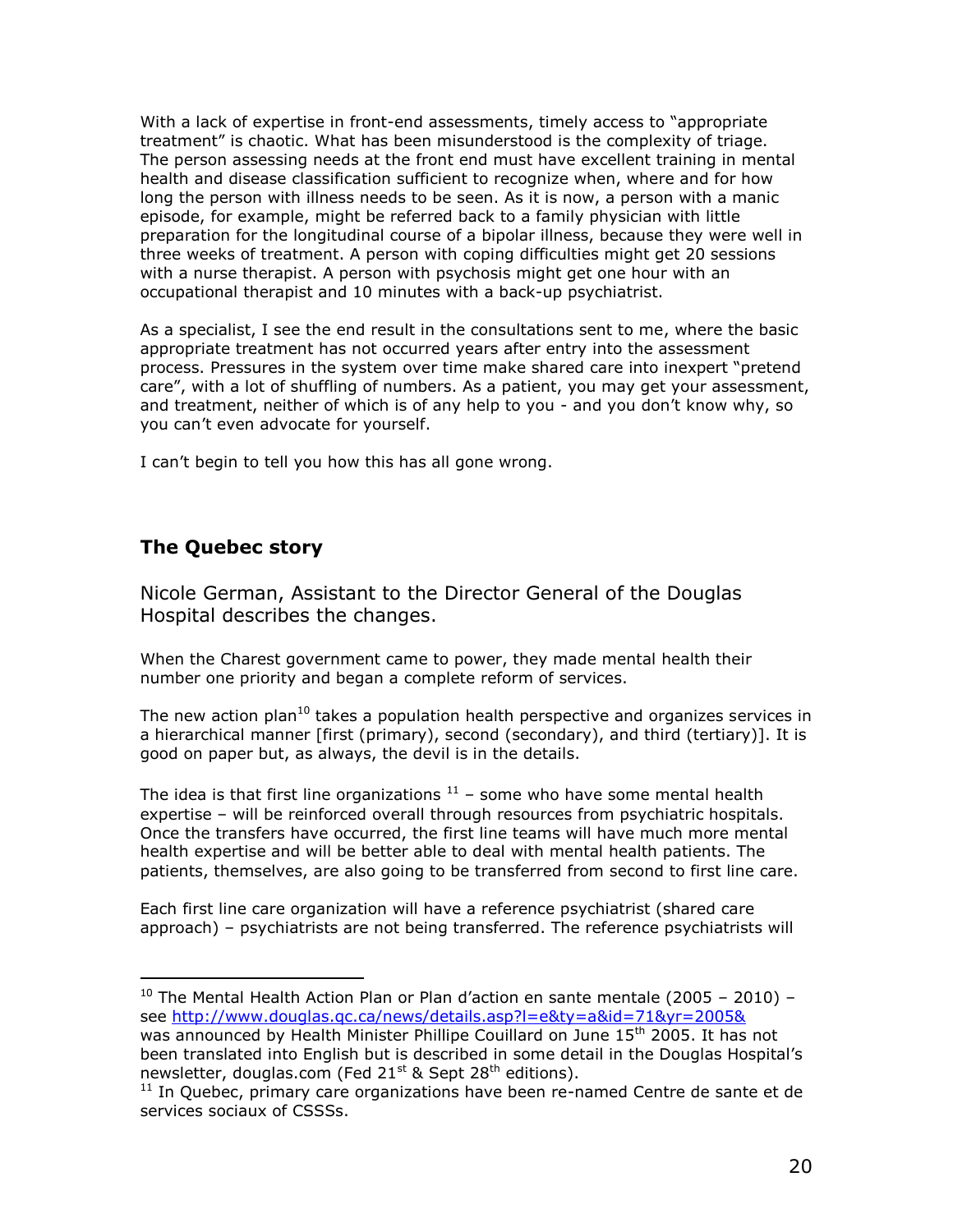decide if a patient will go to second line or will remain in first line care and be treated there.

The new plan establishes clear targets for first line services (to serve 70% of patients), second line (to serve 29%) and third line (to serve 1%). We are in the process of transferring resources from second line to first line. There will be a lot of resources that will go from the Douglas (12 million) to new first line care organizations. All psychiatric hospitals in Quebec will be transferring resources to reinforce services at the first line level. And it is not just psychiatric hospitals transferring resources, but all general hospitals with psychiatric units as well.

The goal was to have the transfer begin by April 1, but that was delayed until September and now it is to be done zone by zone. There is also a plan to involve everyone so no one feels left out. As you can imagine, staff feel very insecure. It is a big change.

This government just doesn't provide a plan  $-$  it puts teeth into its plans with clearly defined numerical, measurable targets. Now, the requirement is that no one should wait more than 60 days for treatment. The target ratio is that 7 patients will be served in first line care for every 3 patient transferred to second line.

The wait times process is (with the target of 60 days):

- 1. Request for service received
- 2. A professional assessment is made
- 3. The patient sees a psychiatrist
- 4. The patient remains in first line care and is treated there with advice, or
- 5. He or she is transferred to secondary services

There is also a centralized data gathering system where every organization must provide statistics in the following categories:

- 1. Assertive Community Treatment (ACT) team activity (adults)
- 2. Variable level follow-up (adults)
- 3. Numbers of patients (children and adults)
- 4. Wait times (children and adults)

Every year, they add data points to this central system. We now have management agreements – well, not agreements actually. They are imposed by the regional health agency. We must abide by certain things and the statistics show whether or not we are doing well.

This is positive, in a way, as it forces us to look at inefficiencies - but negative as a lot of caregivers see it as statistics for the sake of statistics – and that it is not improving outcomes. I can understand why the government wants this.

We also have a Complaints Commissioner in every institution and he or she reports directly to the Board of Directors. Each Board has to have a Watchdog and Quality Committee. This is where the responsibility for responding to accreditation recommendations goes. Then, we each have a Medical Examiner where complaints against physicians and dentists go. The complaints from the Commissioner and the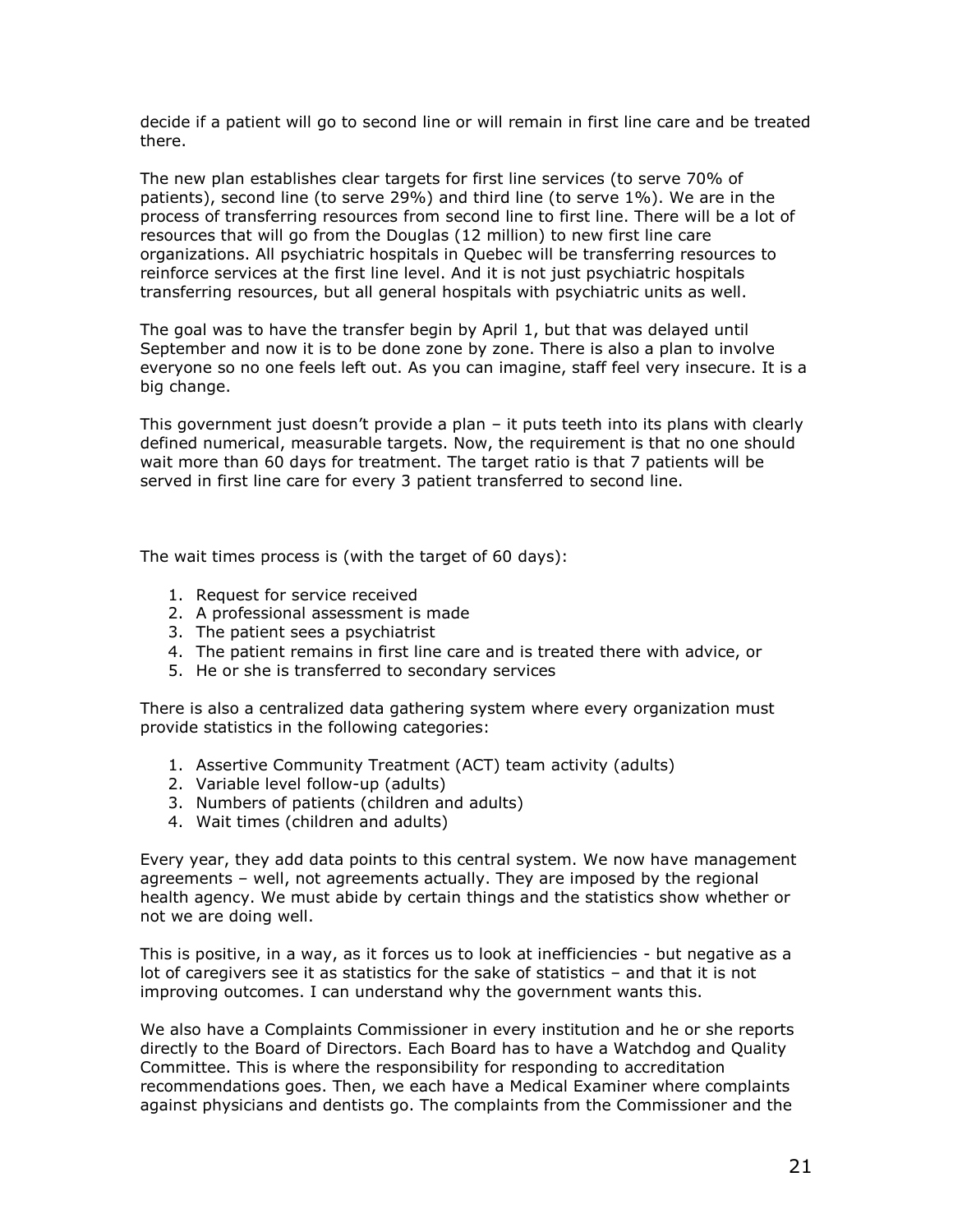Examiner go to a centralized office and there are also very clear deadlines for responding. This is not just lip service.

In addition, the Quebec government has added a new article to the Act (Bill 33)<sup>12</sup> making the Director of Professional Services responsible for access to specialized and super-specialized services (tertiary care). The Act specifies a centralized mechanism for access and there are defined wait times. If these times are not met, the Director must see that an alternative is provided. This provision just came into effect on March  $1<sup>st</sup>$ . "Alternative" is defined as another hospital or referral to a private practitioner. It is likely the private practitioner will charge the government but this is not clear at this point. This provision is a result of the Chaoulli decision.

Nicole points out that these changes have not been without problems.

#### Problem 1

The main barrier to implementing the new action plan has been medical and I think these problems are specific to Montreal. The implementation has been financially driven – only. So physicians have felt out of the loop and they began to oppose change. Even institutions feel that it won"t work if the only tactic is financial incentive.

#### Problem 2

The Quebec rule is that a psychiatrist can't move from one organization to another and if they insist on moving, they have to re-locate outside of Montreal. This coupled with the fact that all new graduates have to locate outside of Montreal makes the supply of psychiatrists very limited. We can streamline the process, but there is only so much we can do. We have developed some creative joint appointments to obtain some resources from outside – that helps a bit. Currently, the average age of psychiatrists at the Douglas is about 57. So we have a manpower problem.

#### Problem 3

The fact that we used to be able to fast track urgent cases is now less of an option. This is not clinically wise as we need to see urgent patients on a priority basis.

#### Problem 4

 $\overline{a}$ 

Another difficulty with specified wait times is that patients cancel their appointments – or they don"t show up – but the clock is still ticking. An audit of patients who wait for more than 60 days shows that 78% had either cancelled or didn"t show up for their appointment. We now have a policy where, if you cancel, we send you a letter with a copy to the referring physician to say that you are now off the list and we will reopen the file if you are re-referred. But, it must be said, since the action plan, our wait times have come down so it has helped.

### And a final concern

<sup>&</sup>lt;sup>12</sup> See Section 7 (pg  $6 - 7$ ) of the amendment. Available at: <http://www.douglas.qc.ca/news/details.asp?l=e&ty=a&id=71&yr=2005&>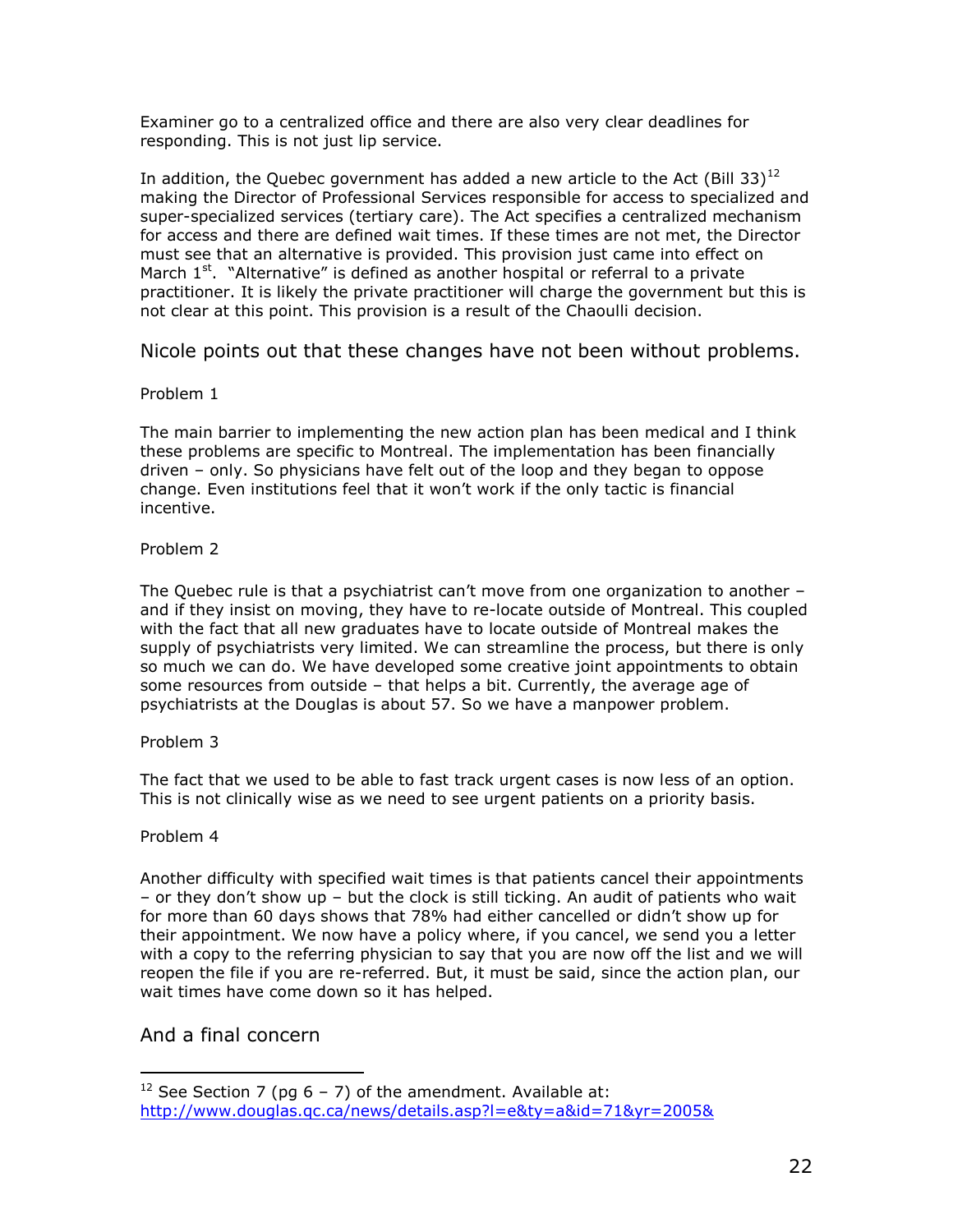The worry is – if patients are not served effectively at the first line level, they will come back to the second level anyway and we won"t have the staff anymore.

Ella Amir, Executive Director of Ami Quebec sees the reform in a negative light.

Maybe other countries have done better with reform, but in Quebec, reform is good on paper – we talk the talk, but we are not walking the walk. We are not investing in services. So, it is not getting better. It is getting worse. And families are getting increasingly concerned.

## **The Emergency Department bottleneck**

Repeatedly, interviewees identified wait times in emergency rooms for people with mental illness as excessive. Typical wait times were identified as at least 5 hours, but often 10 hours or even longer. The Canadian Institute of Health Information reviewed Emergency Department wait times across the country  $13$  and reported that the median wait time for all patients was two hours with only 10% of patients spending over six hours. The variation in wait times was attributed to the severity of the illness, the age of the patient, the time of day and how busy the Emergency Department was. Interviewees argue that it is stigma that causes people with mental illness to drop to the bottom of the list when they present in Emerg.

People who don"t get an urgent appointment with their clinician, go to Emerg! At enormous distress, time and cost to the patient and the system. What the assigned clinician, who knows the patient, can sort out in 20 minutes, takes 6 hours through Emerg, and is far less likely to be the best approach. The chances of hospitalization are very poor. Very little treatment other than hospitalization is offered in Emerg, just a triage back into the regular system. Patients must feel like they are on a meaningless merry go round …Claire O"Donovan

And then, of course, you could end up in an Emergency Department, where again there is a challenge to being seen. There are many stories of individuals spending 10 hours in Emergency Departments, where they are sent home to see their family doctor – when they may not have a family doctor in the first place.

…Carol Hiscock

When we talk about wait times, we tend to speak about the time police officers spend in Emerg trying to get an admission for a person on a Section 28. It used to be a very long time but the Canadian Mental Health Association

 $\overline{a}$ 

<sup>&</sup>lt;sup>13</sup> Understanding Emergency Department wait times (2005). Canadian Institute of Health Information. Available at: [http://secure.cihi.ca/cihiweb/products/Wait\\_times\\_e.pdf](http://secure.cihi.ca/cihiweb/products/Wait_times_e.pdf)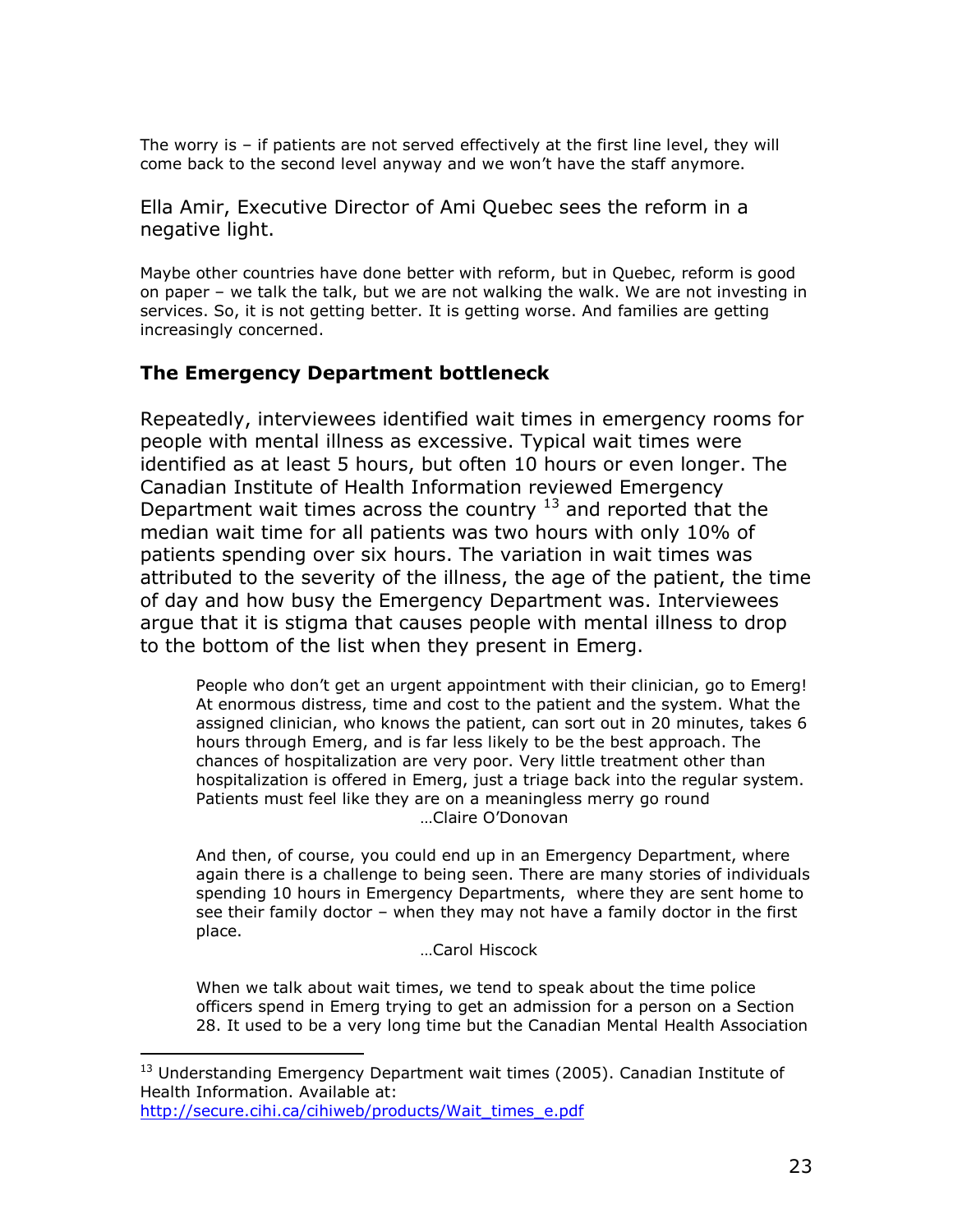got some money to look at what was going on. But the problem was not solved. Some waits are  $12 - 24$  hours outside the city and in Vancouver; I would say that  $6 - 7$  hours is not uncommon. …Rennie Hoffman

Don Wasylenki, Chair of the Department of Psychiatry at the University of Toronto and Chief of Psychiatry at St. Michael"s Hospital describes the problem from his perspective – and offers a solution.

This is a genuine bottleneck… The availability of urgent and emergent assessment in Emergency Departments. People are not seen for hours. They are put at the bottom of the list because they are not having a heart attack or a stroke. They are not bleeding. Sometimes, people just leave. If they are eventually seen by psychiatry and not admitted, there are very few services for people in urgent need in the community. Hours and hours of time are spent trying to find them something.

And this is Toronto where we are rich in services.

If they are assessed as needing an admission, there is no bed and likely no other beds in other hospitals. Hospitals are always full, always inundated yet, there are enough resources, generally – but not well coordinated.

When people are acutely ill, they need an intensive care bed – and even if other, lower support psychiatry beds are available, they have to wait because there is no intensive care bed.

Every teaching hospital in Toronto has 24/7 psychiatric coverage. So, the problem with long wait times in Emerg is that psychiatrists don't see anyone until they are "medically cleared." And the triage nurse can put people with mental illness at the bottom of that list because there is no known physical complaint. So they wait hours for that. Then, and only then, do they start the psychiatric assessment. Why can't these processes go in parallel?

The response is all about liability. It becomes framed as a medical/legal question. "We need to be sure they are not going to die over some medical condition we missed – and then they can go to psychiatry."

The Emergency Alliance Initiative is a project to bring together emergency rooms in Toronto that serve people with mental illness and get people talking about what to do about this. The idea is to identify 2 or 3 full-services sites, with the others as secondary. It started with 5 hospitals with an investment of \$100,000 each and works under the auspices of the Toronto Academic Health Science Network (TAHSN). Eventually, there should be an electronic communication component to the project.

(If I were to approach the wait times problem), I would get the emergency departments together and get them to unblock the system. We need some best practices developed in this area. The approach to the ACT team development was a good model. The Federal/Provincial/Territorial group funded Paula Goering and her team for a literature review and then satisfied themselves that what she found was valid. The approach was marketed federally and then to the provinces.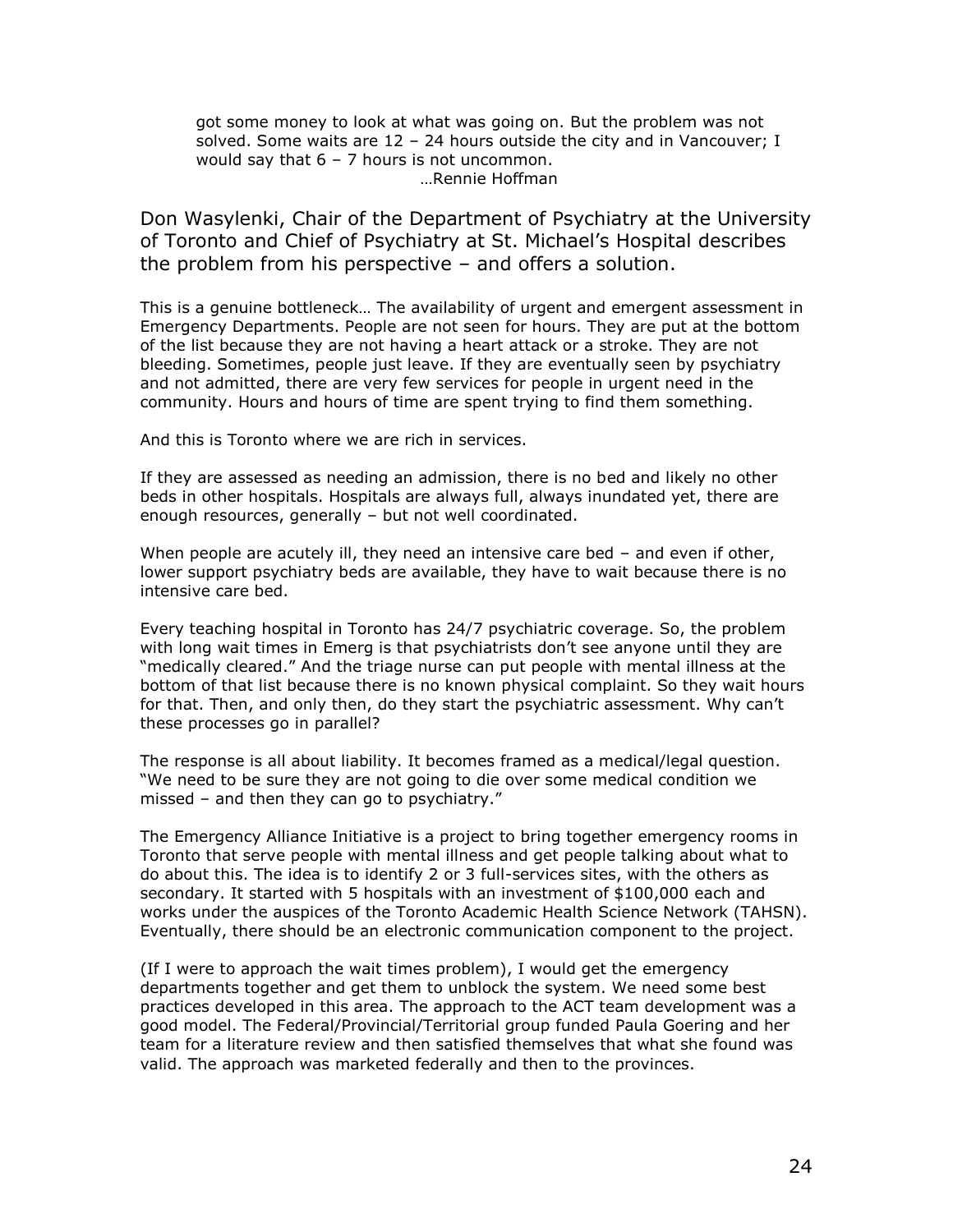It is true that there is not a lot of best practice literature in this area but I bet there is a significant amount of grey literature – and it would likely reveal a consensus.

# **Additional themes**

Interviewees were asked some additional questions, and they also felt free to address the topic of wait times from a variety of angles. Thus, important, additional themes arose that merit inclusion in this report.

## *1. We support early intervention, the recovery model and the value of help in the community.*

Early intervention services are addressing this issue and doing better. The approach has been 1) to connect with gatekeepers and by this, I mean high schools and colleges, teachers and guidance counselors. If these people are aware and are trained; they do very well in making good referrals. And 2) the other gatekeeper is the GP – and similarly, with outreach, they can identify and get people to services.

…John Trainor

Quite simply, follow the recovery model. Start in the community with proactive prevention. We don"t want people to get to the point where they collapse on the door step of the hospital. We need more community-based alternative services focused on prevention in the first place, and relapse prevention, in the second. Interventions and treatments should be in the community. The hospital should confine itself to the bare minimum of crisis intervention. It uses a medical model focused on the management of symptoms – period. Psychiatry should handle crises and everything else should be in the community. Early intervention is a very important innovation and is showing better outcomes.

…Ella Amir

I would much rather see a focus on early identification and intervention. …Rennie Hoffman

Community resources, of all types, they really help the system function. …Claire O"Donovan

Leaving aside the opportunity for cost effectiveness, the possibility of positively impacting the health of a population is at the earlier stage of illness. There needs to be a policy shift towards illness prevention and early intervention.

…Julian Somers

## *2. We would have to define what we are waiting for.*

We must find an accurate definition of "waiting" and describe clearly what we mean. Waiting for what?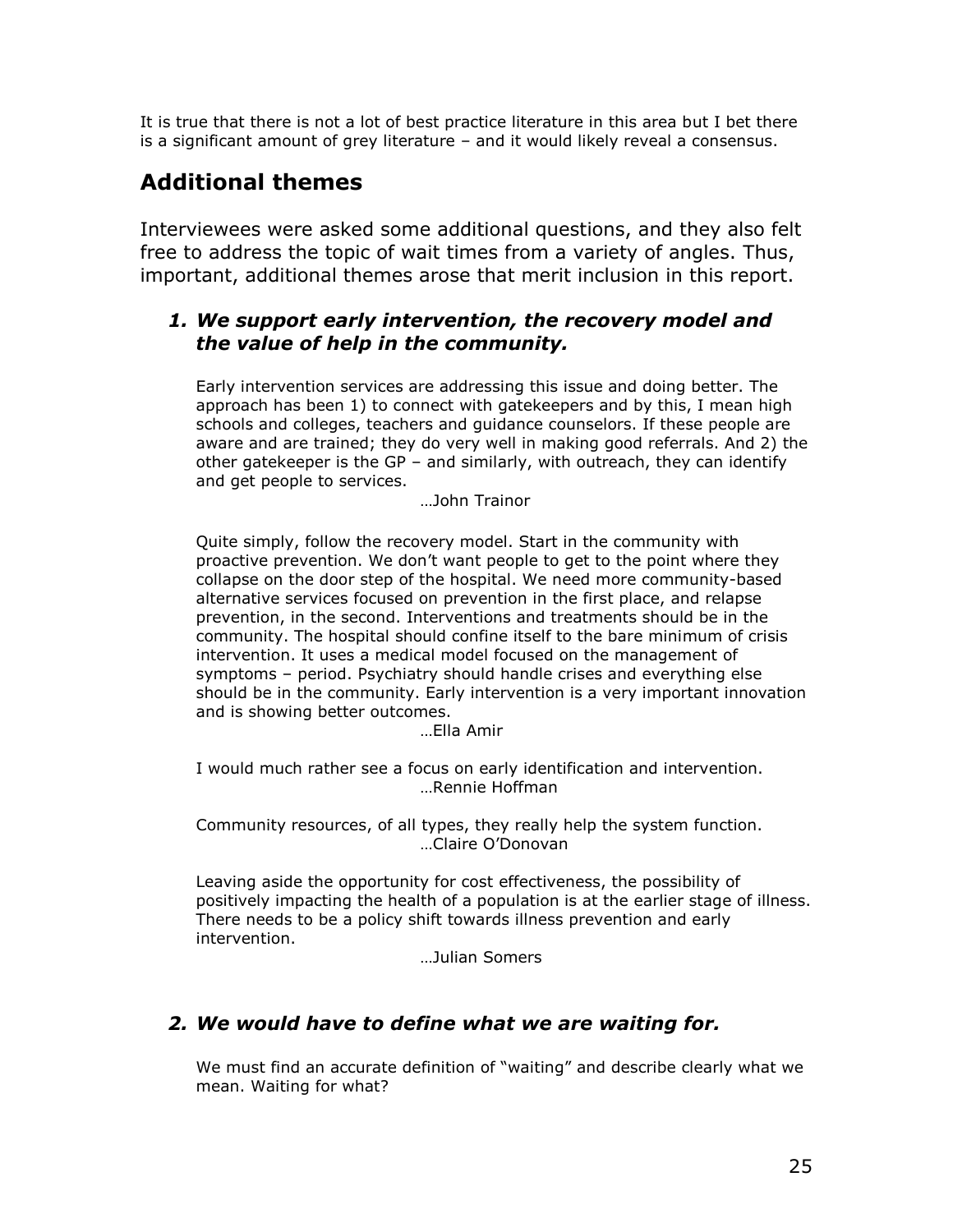- Waiting for triage?
- Waiting for diagnosis?
- Waiting for treatment?
- Waiting for the services that are important to maintaining stability and recovery – such as supported housing.

And then waiting for what kind of treatment? Medication? Psychotherapy? Group therapy?

#### …Manon Charbonneau

It's the breadth of WHAT is included in mental health services. It's not just getting access to a psychiatrist. It's getting safe and affordable housing, and adequate income supports. In the hierarchy of needs, safe housing is critical. …Carol Hiscock

We don't know what's going on now. Many people don't even bother to try and get an appointment or to get to services because it's been so bad. They just give up  $-$  and that's not measured.

…John Trainor

It's difficult to keep track of people who haven't even made a connection with the formal delivery system. Regardless of how we improve our data collection systems for the actual waiting lists, we won't be able to count those who haven't been able to make contact in the first place. …Julian Somers

If we concentrate on wait times for *only* those in the system, we will miss the extent of the unmet need.

…Elliot Goldner

### *3. Mental health is not the same as hips and knees.*

In a procedural specialty – which psychiatry is not – people talk about the number of hips and knees required, and then calculate the number of orthopods required to meet that figure. It is not a matter of a simple calculation in psychiatry.

…Don Wasylenki

The first thing is you can't treat mental health the same as other health disciplines. It is very different. It is not the same – at all. I am concerned with using the wait time language because this not the same as cancer or a broken leg. Psychiatry must be treated as a different discipline. Mental illness is not a condition that can be "fixed" or "corrected" as a one shot deal. People have to have ongoing access to help.

….Ella Amir

People with serious mental illness are not screaming for treatment – not like people with hips, knees and hearts. Families are the only advocates for them and they need more power.

…Claire O"Donovan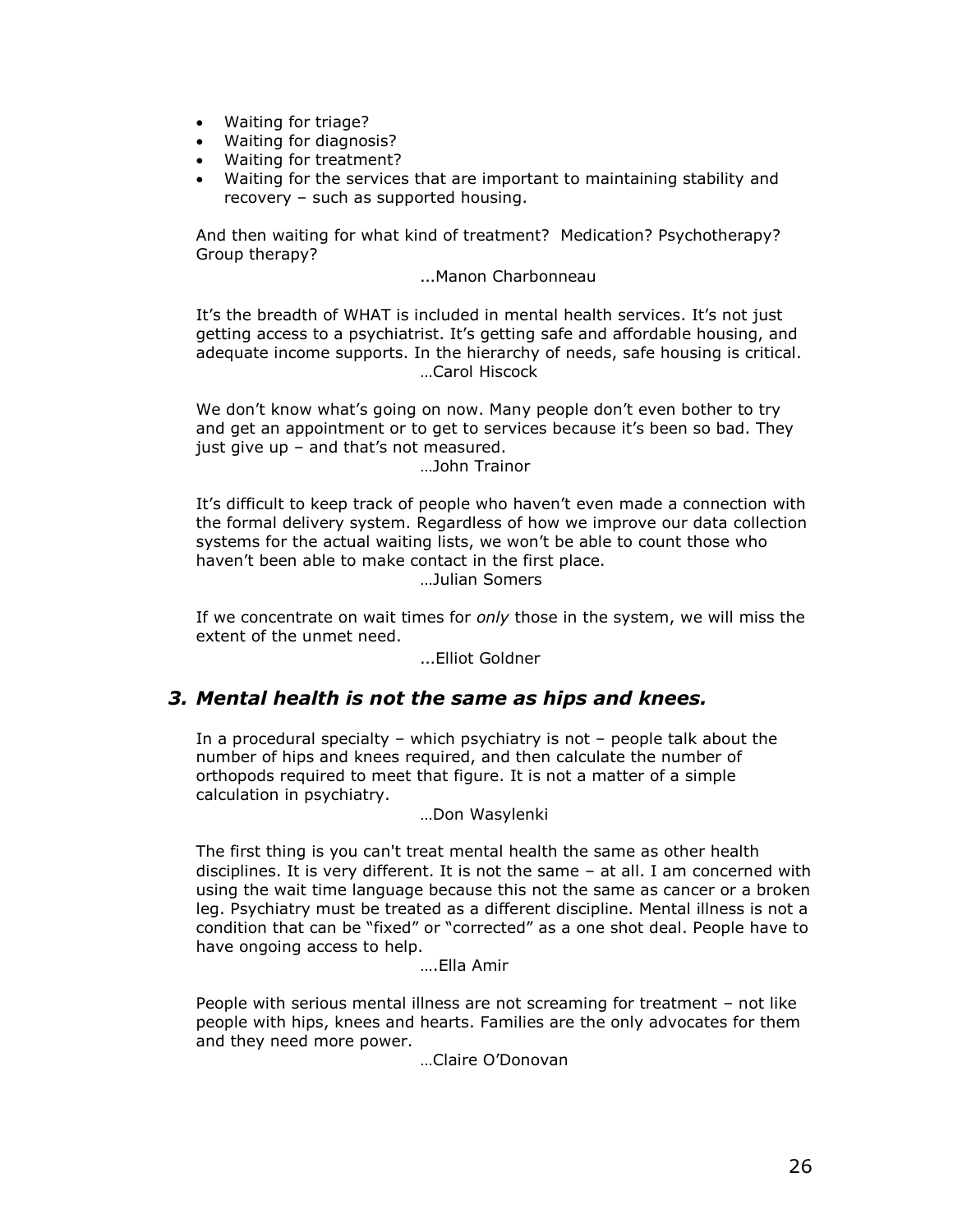We tend to think of wait times in terms of an eager customer trying to get to a known, well-defined service. In Early Intervention services, the person is not identifying him or herself – and is not thinking in terms of getting to services. Early intervention is not strictly about reducing wait times. It's about reducing the duration of psychosis.

…John Trainor

## *4. We just can't just throw open the doors.*

I would say, choose who you really need to serve. Like many physicians, I don"t believe that we can offer mental health services to all of Canada. The burden, perhaps the privilege, of health prevention, promotion and maintenance, if taken on by health care, will bankrupt the system. Yes, we should liaise closely with the community, general society and the individual but no, we should not take it all on – I have had friends who have recently separated and are distraught, and they want to see a mental health clinician or psychiatrist - they don't even think in terms of friends, clergy, or self-help organizations.

…Claire O"Donovan

Not all mental health problems are equal in terms of severity or disability and therefore, the urgency to achieve timely treatment is different. A student who's been dumped by his girlfriend may be in distress but it is not the same as a life threatening mental illness. There is a spectrum of mental health problems that covers a huge range. We can"t reasonably expect the public system to respond to everything. So we have to wrestle with what is appropriate. It may mean we turn to a two-tiered system. But we have that already. Nonetheless, we haven"t tackled the issue of the spectrum of mental disorders.

…Elliot Goldner

## *5. We should have a wait time guarantee. But can we even hope for such a thing?*

Interviewees were asked how they would go about developing wait time guarantees for mental health. There were some thoughtful suggestions. Others were not so sure it could be done. Some felt that it was so important, yet so far fetched, that they wouldn"t even dare to hope.

### Some strategies

Manon Charbonneau suggests:

- 1. Assess the amount of resources required to respond. Do we have what we need? Do we need more? We need the answer to this question to understand the gap and be realistic about it.
- 2. Find the best data we can from national or international sources to see if we can develop evidence-based national tools. These tools would underlie everything – from the projects we undertake to the training we do.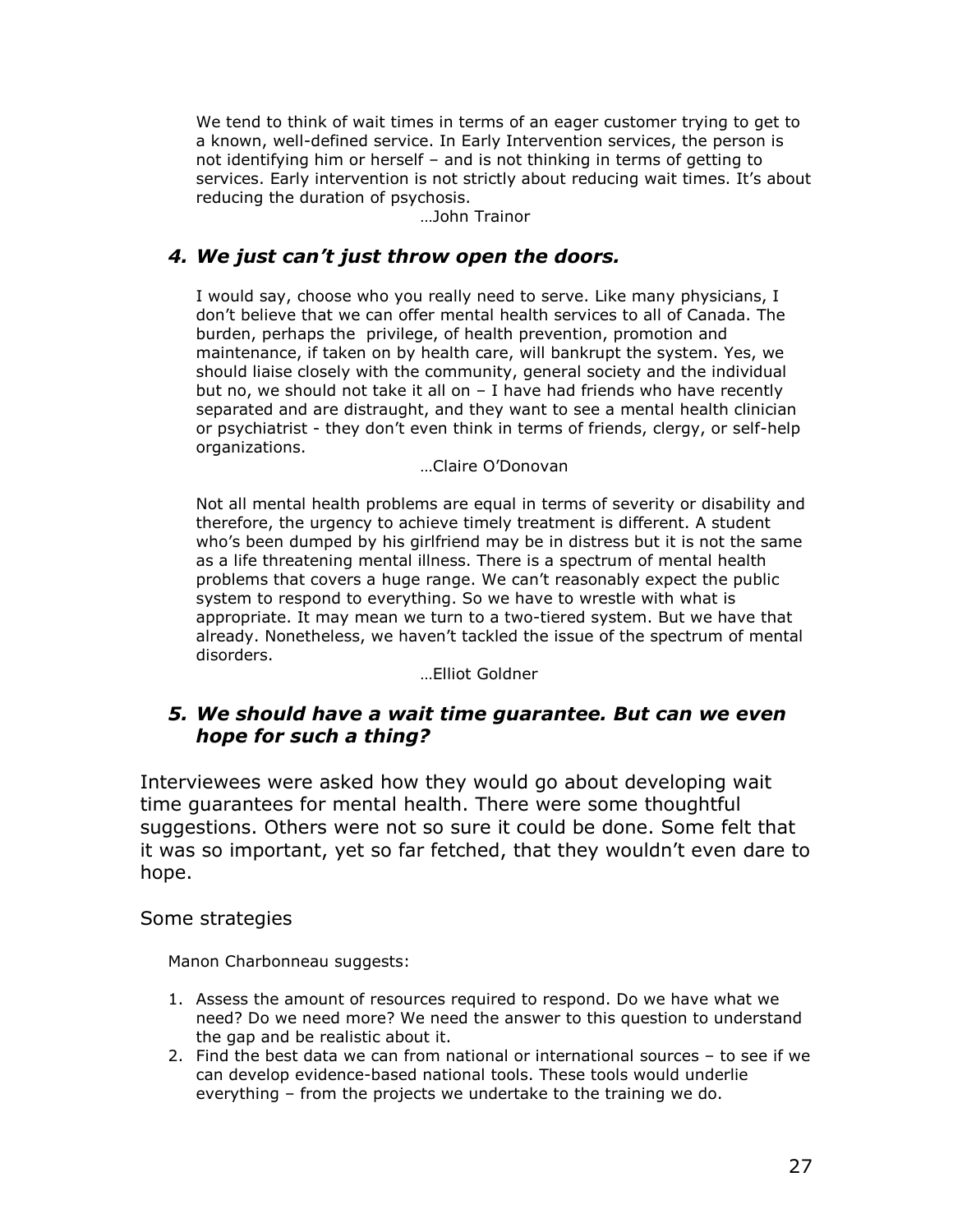- 3. And we must have evaluation tools and processes in place we need to know how well we are doing.
- 4. These tools must take into account the three types of waits to triage, to diagnosis – to treatment.
- 5. We need to focus more on functional criteria NOT just diagnosis. For example, your diagnosis could be "social crisis" due marital breakdown, but you are very seriously suicidal. Or you could be diagnosed with schizophrenia, yet you are stable, working and in good housing. In these cases, the diagnosis doesn"t tell you very much. We need a national consensus on functional criteria.

Claire O"Donovan

- 1. Know what the wait times are now and be accurate about it.
- 2. Define wait times according to acuity.
- 3. Decide what time to what? Is it wait time to treatment (which I advocate for) or wait time to assessment (not that useful, when the assessment is not well done)? Note that making these things concrete and measurable is harder in mental health.
- 4. We must have competent expertise at the triage level. You can"t read what you need to know in a book and you can"t learn it in a day – if you are to do competent triage. Competent triage means you will get the best value for your psychiatric resources.
- 5. These steps must be identified before you go forward or you can eat up a lot of money to no effect.

#### Ella Amir

I would suggest that we need to build a consensus model – a commonly-agreed – upon blueprint on the treatment approach to take. Hospital is medical, community is recovery. These are quite different approaches. We have to agree on a blueprint that looks at all components:

- a. Who does what
- b. Where the money goes
- c. Roles and responsibilities

It is not helpful to look at this in a piece meal fashion. It must be global with everyone agreeing. Wait times would come out of this approach.

Those who were less sure about the possibility of wait time guarantees – or who just couldn"t imagine it.

Guarantees are not at all likely. Any government that would guarantee timely access would be so far, far away from where we are that they would naturally exclude mental health. Guarantees would be great but they would be political suicide. Targets are difficult enough. People are not even aware of the extent of the mental health problem.

…Elliot Goldner

In the mental health field, we are nowhere near talking about guarantees. …Don Wasylenki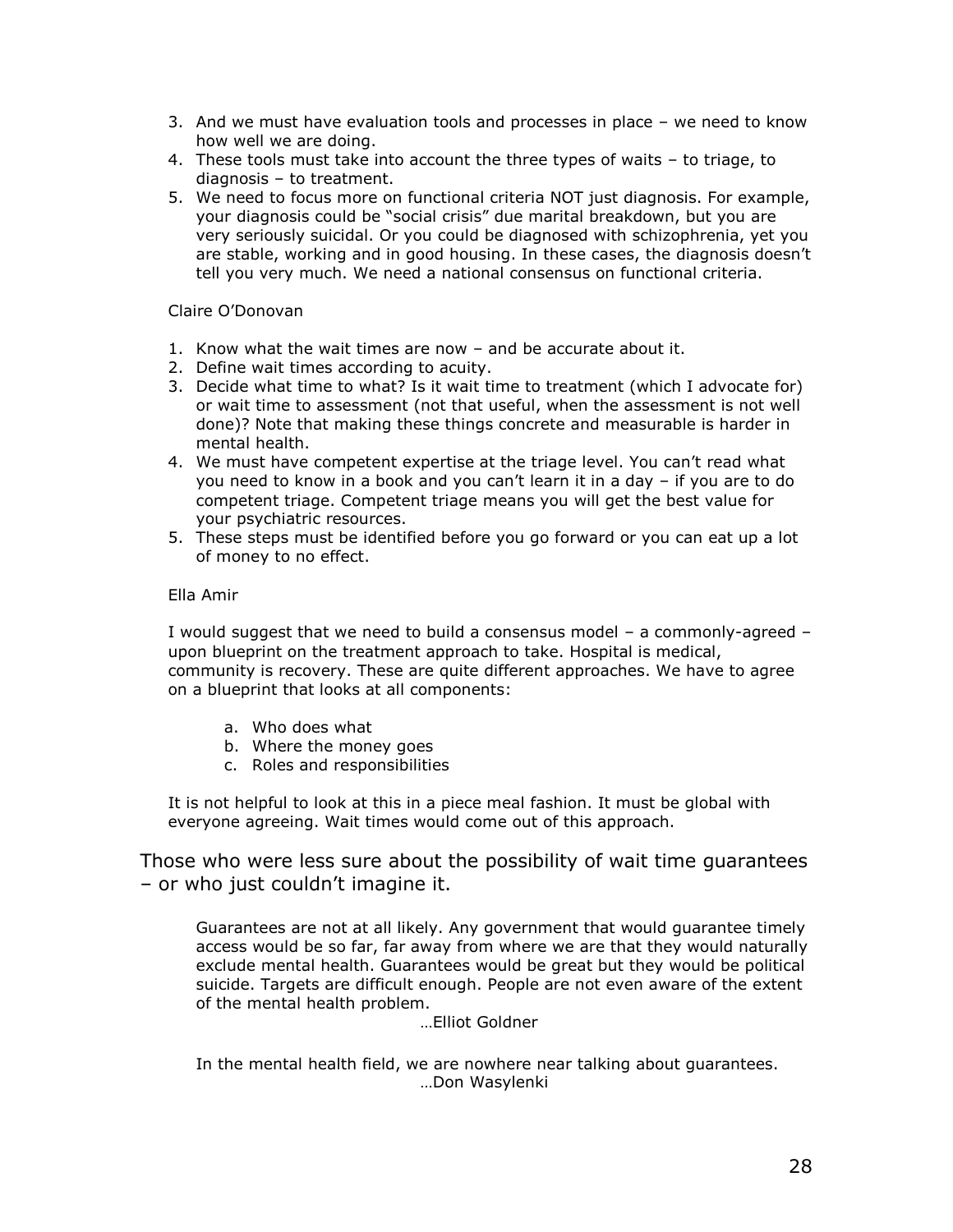I guess the question is, are we looking at the art of the possible? Or are we trying to define the ideal? I would prefer a guarantee – but I don"t think we"ll get there. If we had good information, targets may be possible. Wait times targets are useful as an advocacy tool, as well. …John Trainor

Even if we could do this, it is not a panacea. Wait times are not the most important factor. They are only one factor. We are not talking about an occasional acute condition. We are talking about a chronic condition. So wait times used in the same vein as other health conditions could actually perpetuate chronicity. You get to see your psychiatrist, guaranteed in three months and then again in three months and then three months again – but who is addressing the chronicity?

…Ella Amir

Wait times are not even on the radar screen here. There is so little in the way of service. Any wait time is too long. People have known for a long time that something was wrong before they come forward and ask for help. They shouldn"t wait at all.

…Rennie Hoffman

A final comment that sums up the tension between hope and skepticism

The British have implemented some guarantees along with payment for results. I am smitten by the idea. I think it is a non-starter, but I harbour fantasies. It could serve to alter the landscape of stigma if government were to assert a guarantee. It would radically message the legitimacy of accessing services. It would be a mechanism of change – it would immediately reveal the complete inadequacy of the capacity of the health system to respond and further thrust it towards bankruptcy. It could also mean that services are diluted and pharmacotherapy would become the *only* service. Services which are more labour-intensive such as ACT teams, rehabilitation and psychotherapy – the person-to-person interventions – would immediately be labeled as inefficient bottlenecks.

…Julian Somers

## *6. We are doubtful about the idea of recourse*

One of companion strategies for wait time guarantees is recourse, meaning that people who do not access services within a specified period of time, are offered help in another institution, by another practitioner in another community or, further away in another jurisdiction. Interviewees were skeptical that such a strategy could work for mental health.

My experience would be with cancer wait times. The dollar value attached to sending people one or two provinces over – or even one or two communities over - is too costly. Personally, I'd rather see the money invested in people's home communities so they can get the services there. Guarantees are just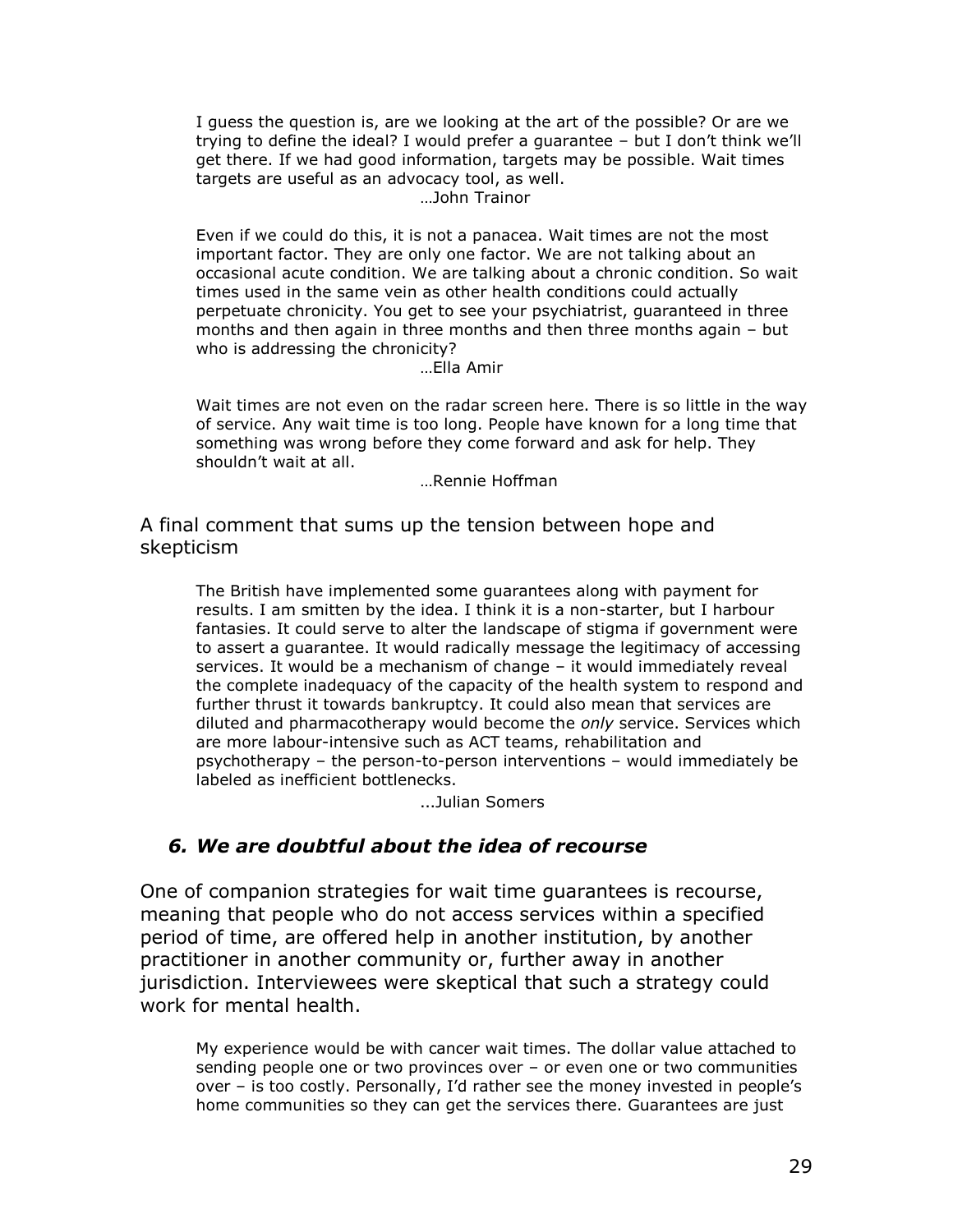too costly and people don"t appreciate "recourse." They want to get help at home. Their supports are there. This is the recovery model – an emphasis on relationships and active monitoring overtime – not an instant cure. …Carol Hiscock

Mental health services are not procedural. I would say, put the money into services rather than sending people to the United States for services. …John Trainor

We have the concept of (recourse) – if it can be demonstrated that a certain treatment is not available here – people can be sent to the US – but that is very costly. Mental health problems require longer term relationships. Maybe it could work for inpatient treatment ……. It is hard to think of sending someone to Buffalo for treatment for depression. …Don Wasylenki

I don"t think (recourse) is applicable in psychiatry. People must be rooted in their own neighbourhoods. It is very different to go elsewhere for help, for say, schizophrenia, than it is for chemotherapy – not that this is not difficult. But chemo is time-limited. It is totally ludicrous to think of sending people elsewhere. It doesn't work.

…Ella Amir

Well, if we decide to send people somewhere else, it should be somewhere where it really hurts to pay for it  $-$  so it's never used. If people go anyplace, it should be to another province  $-$  not out of the country  $-$  that's too costly. Maybe there should be an Overflow Centre that all the provinces could use! The big value of guarantees is that they put pressure on the system to meet the wait times – so people *don't* have to be sent elsewhere. …Claire O"Donovan

I don"t think anyone should have to wait, but if we are going to pursue the idea of recourse, I think recourse should be compensation to the person for the lost wages, the lost opportunities and that compensation should be for the rest of their lives. They have lost so much. But no one thinks in those terms for mental health. Every suicide can be attributed to not having services. Every dollar of lost productivity because people couldn"t get help has to be returned to the people. We should say, "We guarantee you appropriate services in a timely manner and if you don"t get it, we acknowledge that your life is ruined and we will compensate you for this loss." …Rennie Hoffman

When I have a patient I need to transfer to third line services, they DO NOT like being transferred. Often, they prefer to wait here. They experience transfers badly and so do their families. Sending people away is very traumatic. We see this a lot because we have to send people to Quebec City or Montreal. We know a lot about this and it is very hard. And the same thing happens if we refer to certain expertise. It is traumatic 75% of the time. They say, "They don't know me." I am more about bringing services to clients, than clients to services. For example, if I want a patient assessed for dangerousness, I can ask telepsychiatry to evaluate. Sometimes the services come in person or we use telecommunication. We have the literature. We know what to do here.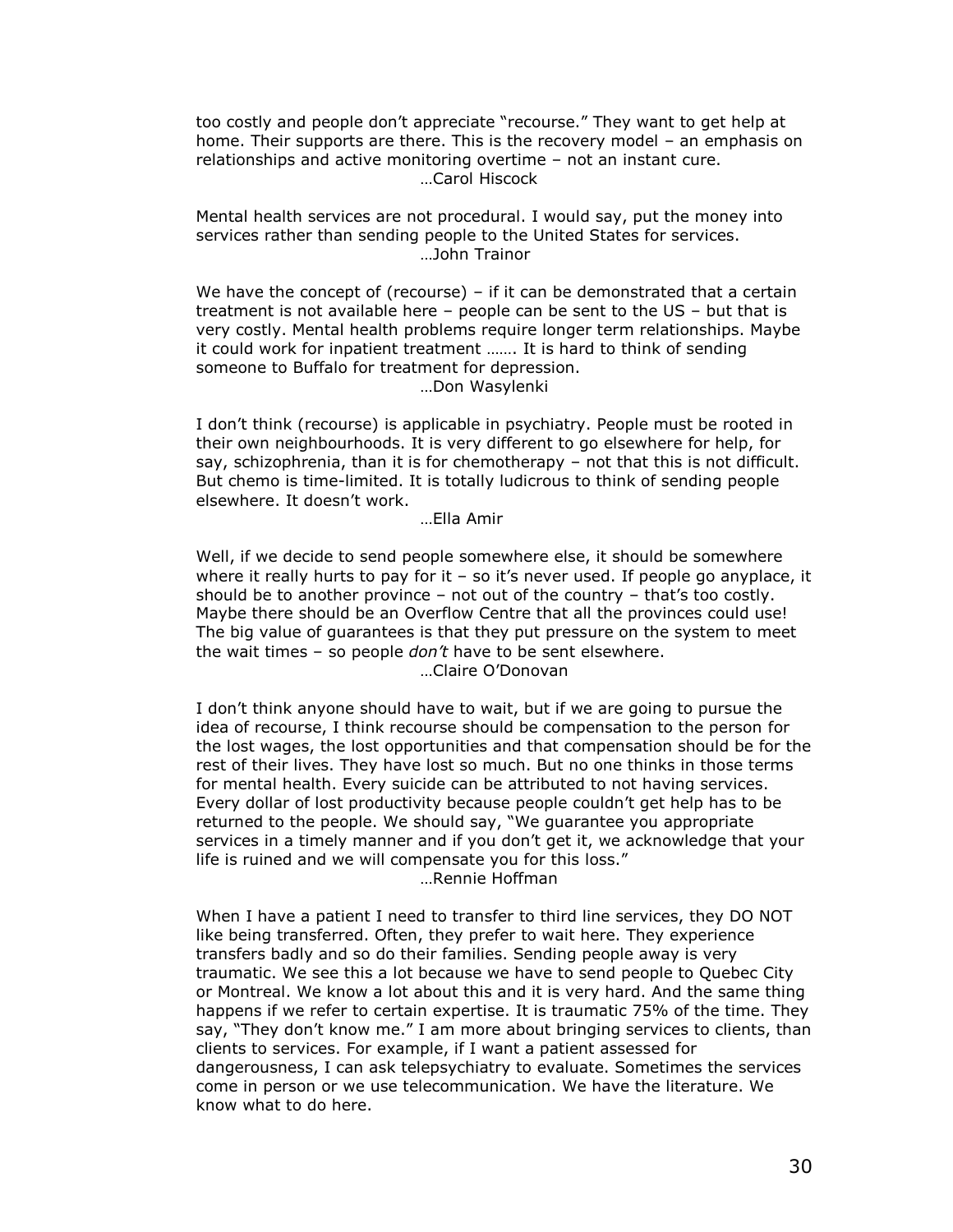…Manon Charbonneau

I"ve been part of this domain of recourse as a psychologist. My practice was populated by people who had means. This is only one component - but consider the potential contribution of psychology. If one is sincere in a commitment to publicly insured health care, psychologists should not be practicing privately. They should be a resource to the public system. Now, if someone wants cognitive behavioural therapy after discharge, they must have the money to pay for it.

…Julian Somers

Some families with means have been successful in persuading the provincial government – when they can"t keep them quiet and off the pages of newspaper – to have their loved ones sent to the US. The costs involved are huge. Detractors say that money would have helped us create great programs here. The only way I can foresee a solution – perhaps it is cynical – but I've had many years of hoping – is to set up private services. It would be inevitable that people would have to turn to them. Homewood is an example. The public system is buying service. It is not ideal, but there doesn't seem to be an alternative.

…Elliot Goldner

I think we could go with (wait time) guarantees. I don"t trust the system"s ability to monitor (strategies of recourse)

…Chris Sommerville

Nicole Germain comments on the Quebec experience on wait time guarantees and recourse:

Well, the new law says that the Director of Professional Service's head is on the chopping block regarding guarantees (and recourse). But this has only been since March so we will see.

## *7. We strongly support a federal role in mental health as a whole, and specifically with this issue*

Interviewees clearly understood jurisdictional differences between the provinces, territories and the federal government and they understood the tensions. They felt that a profile for mental health, led by the federal government (perhaps through the new Mental health Commission) and accompanied by strong leadership, would be welcomed with enthusiasm – even though it could cause some consternation at provincial and territorial levels.

(The federal government could lead the development) of strategies based on evidence-based decision-making. …Chris Sommerville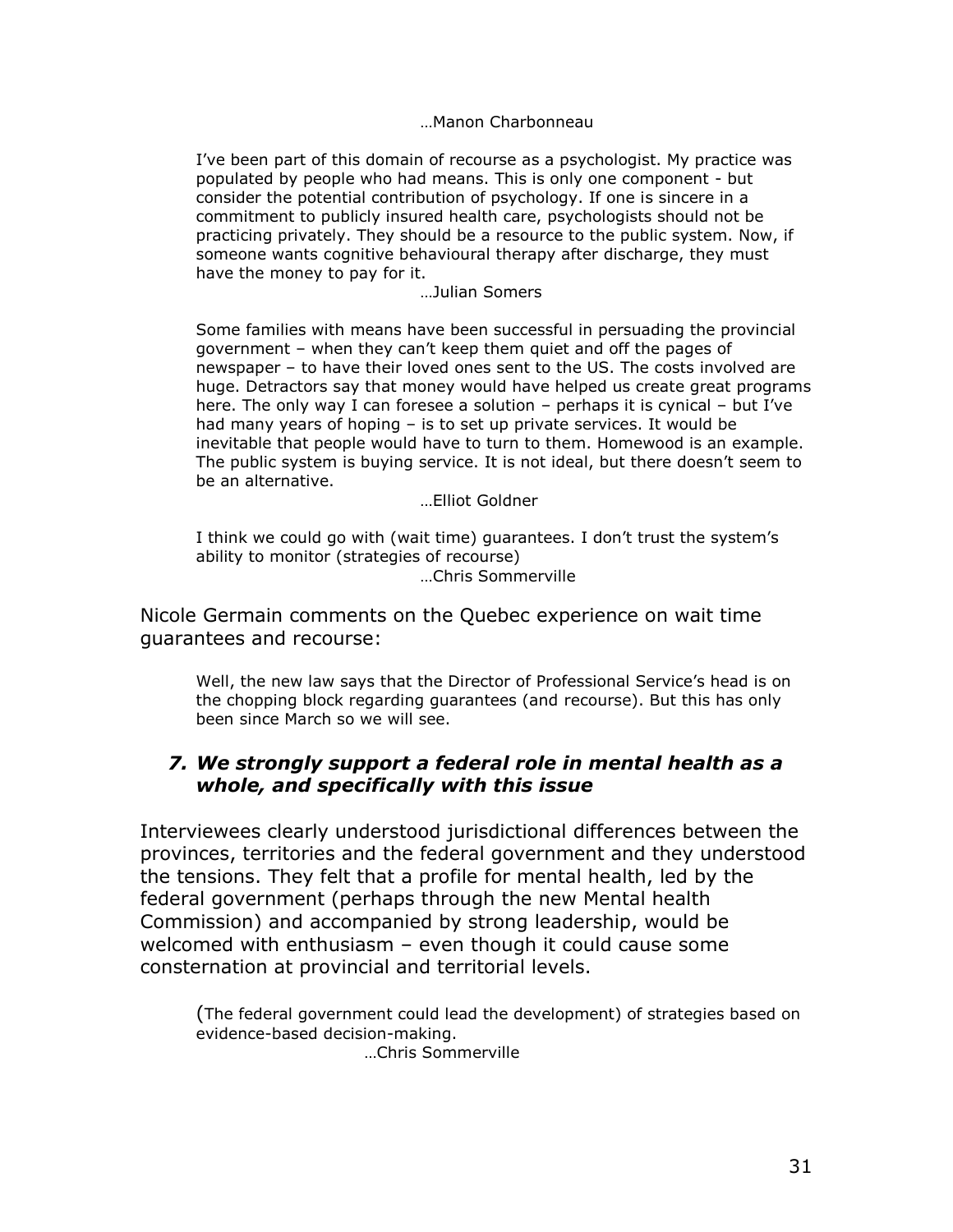I think the role of the federal government is to get us information – that is what is missing – population health data on incidence and prevalence. When I research the issue, I often have to turn to US data – but Canada is different than the US. We need our own data. And we need research, guidelines and standards. I think that is the role of the federal government. …Nicole Germain

The federal government can create knowledge and align incentives for uptake. So federal mental health policy could address the issue of wait times. In the case of ACT teams, the best practice work was done and then the Accord money came along – but the federal government did not direct how the money was to be used.

…Don Wasylenki

It is sensible, in an ideal situation, for there to be federal policies shared across this country. Now, the provinces set out whatever policies they like and some provinces and territories can go off the rails. A healthy system should have another layer, a safety net. The federal government should say, "We have identified this health issue and our role, as a federation, is to protect the health of Canadian citizens." Right now, the provinces and territories are loath to accept any federal role. They say, "Give us the money and stay out of it." Then there are the partisan issues like the place of French Canada. I"d like to see a role for the federal government, but it is difficult to achieve in Canada.

…Elliot Goldner

I don't think we're going to make progress unless the federal government institutes some demands on the provinces and territories. It is a federal responsibility. If the provinces and territories are left to their own devices, we"ll just have different types of inequities. Mobility and equal access will never be achieved. But I think it"s a non-starter. The provinces and territories are clear that decision-making is hands off. As we saw with the transition funds, targeted monies have a negligible impact because the provinces allocate them in ways that appear targeted but really, they just use them to maintain the status quo.

…Julian Somers

The federal government should hold the provinces to standards and if they don"t perform to standard, they should take the money back. And if they continue to perform poorly, the federal government should take it over. The provincial government holds our organization to standards. Why can"t they be held to standards?

…Rennie Hoffman

It should be a shared responsibility. The federal government could define wait times and audit efficiency. We are still very capable of wasting a lot of money. Perhaps the national Mental Health Commission could have both an advocacy and an audit function.

…Claire O"Donovan

It"s traditional for the federal government to set the broad context for health care so, if they were going to get into this, it would be standard-setting.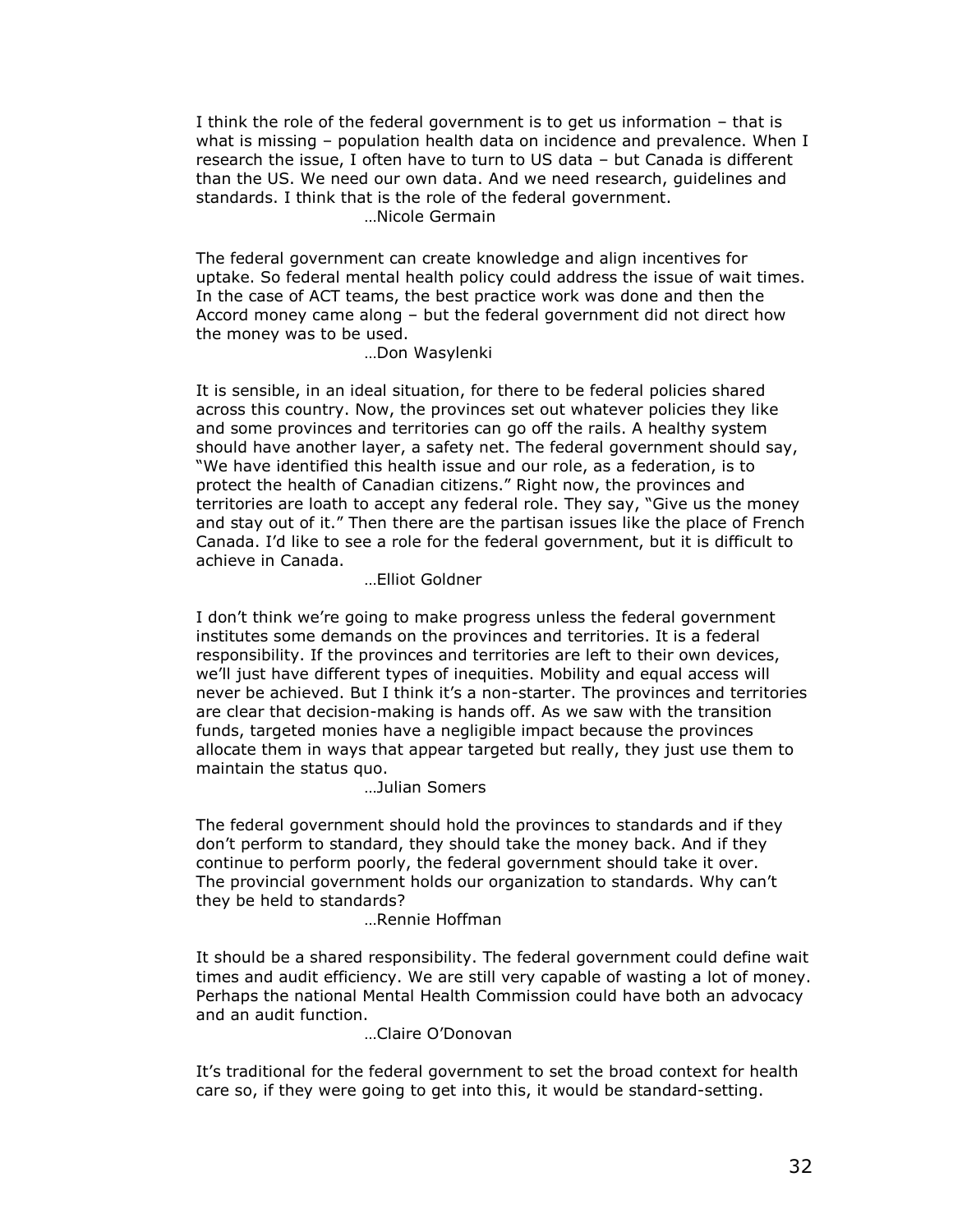Perhaps this is a role for the new Commission. I"d say, keep the focus on standards and on dissemination of information. …John Trainor

This is a task for the Mental Health Commission. …Ella Amir

This is a hard one. The more we develop national tools, then it is easier to change local activities. They have credibility. Everyone says, "Of course!" …Manon Charbonneau

Leadership, plain and simple. The federal government, working with the provinces and territories, could identify good practices and see that they were disseminated. It is important to recognize health care delivery as provincial jurisdiction, but a collaborative coordinated approach is always preferable. …Carol Hiscock

# **Discussion**

This exploratory study has obvious limitations in that time constraints prevented including representatives from every province and territory in the schedule of interviews. Nonetheless, what was discovered is intriguing and merits further attention.

Regional disparities for mental health services are known but the extent of the differences is problematic in the extreme, especially for a country whose commitment to publicly funded health care includes the principles of comprehensiveness, universality, portability, public administration and accessibility. People from British Columbia argue that access to publicly funded mental health services is so limited that only those in the most extreme crises ever gain the attention of an over-burdened system. Nova Scotia has "thrown open the doors" to all – a laudable intent but its implementation is described as chaotic and inadvertently penalizing of the seriously mentally ill. Quebec has a fullblown wait times strategy, complete with data gathering mechanisms, defined targets, guarantees and assigned responsibility for recourse if guarantees are not met.

A second finding of this work is that we don"t know what is happening in other parts of the country. Because mental health has lacked federal leadership and the new Commission is not yet in operation, provinces and territories develop whatever approach to mental health care they see fit. Some consider this area of health care important. Others do not. These inequities might be expected – although not supported –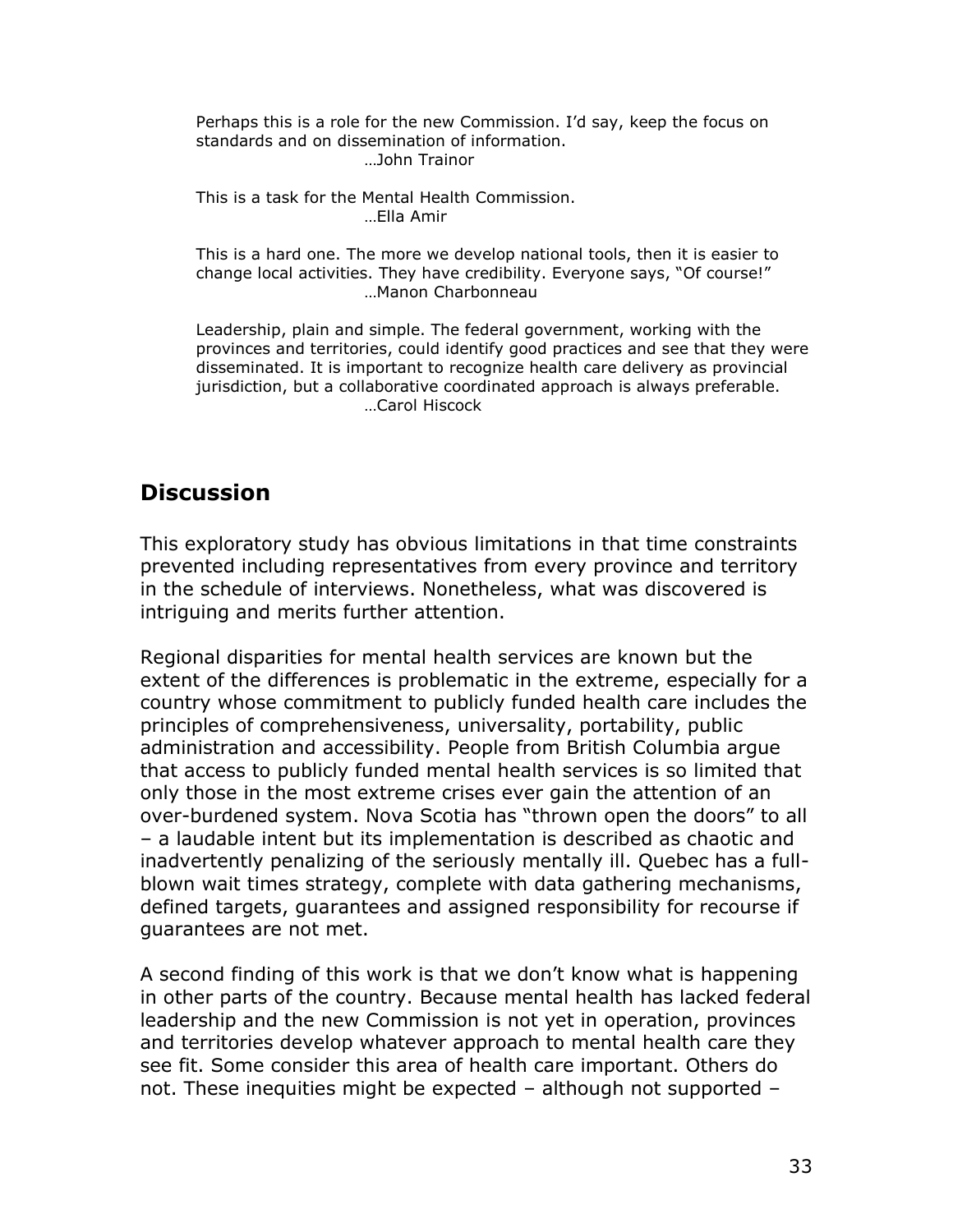given the current federal/provincial/territorial approach to the distribution of health care resources. However, what is surprising is that seasoned professionals, researchers and consumer and family advocates do not know what is going on in other jurisdictions and thus, cannot learn from one another"s experience.

Third, there is a painful tension between what is, and what could be. Interviewees may appear pessimistic and focused on complaints instead of solutions. A state of demoralization exists in some quarters of this country where people are so worn out that they are afraid to rekindle any hope that something *can* be done to make things better.

Finally, the research uncovered a unanimous endorsement for a centralized federal role in mental health and a palpable hunger for leadership.

# **Conclusion**

As expected, wait time targets and guarantees for mental health treatment and services is a complicated subject area. However, there are solutions that merit further investigation and certainly, dissemination. For example, one of the most innovative and comprehensive wait times strategies for mental health in the developed world exists in Canada, in Quebec, but it is virtually unknown. There is also strong commitment for going forward, with the support of federal leadership, perhaps in the form of the Mental Health Commission.

I don't want the result of this to be some 10 year plan. We need to move on this and do something. There needs to be a sense of progress. …Carol Hiscock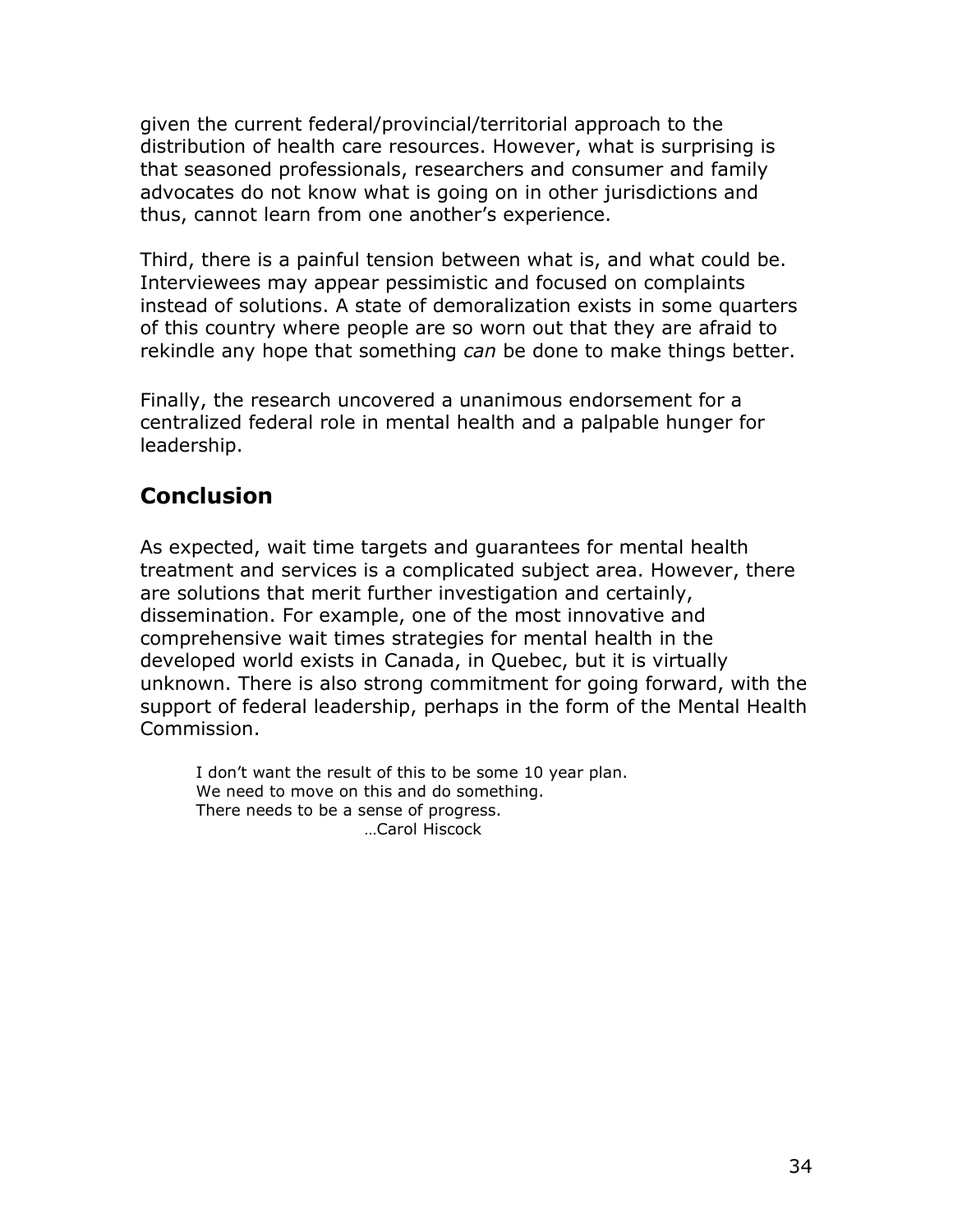# **APPENDIX 1**

## **Interviewees**

Wait time strategy (April 2007)

John Trainor, Director, Community Support and Research Unit Centre for Addiction and Mental Health Toronto, ON 416 535 8501 x2071 john trainor@camh.net

Dr. Don Wasylenki, Professor and Chair Department of Psychiatry Faculty of Medicine, University of Toronto Tel: (416) 979-6948 Fax: (416) 979-6928 [donald.wasylenki@utoronto.ca](mailto:donald.wasylenki@utoronto.ca) Dr. Wasylenki is also Chief of Psychiatry at St. Michael"s Hospital in

Toronto

Dr. Elliot Goldner, Professor Dr. Julian Somers, Executive Director Centre for Applied Research in Mental Health and Addiction Faculty of Health Sciences, Simon Fraser University 604 291 5027 [egoldner@sfu.ca](mailto:egoldner@sfu.ca)

Dr. Chris Summerville Interim Executive Director Schizophrenia Society of Canada 905 415 2007 [chris@schizophrenia.ca](mailto:chris@schizophrenia.ca)

Dr Manon Charbonneau, President Canadian Psychiatric Association, and Researcher at: Hôpital des Sept-Iles, psychiatrie, 45, Père Divet Sept-Iles, Québec, G4R 3N7 (418) 962-9761 X2500 Fax: (418) 962-2701 [president@cpa-apc.org](mailto:president@cpa-apc.org) Alternative: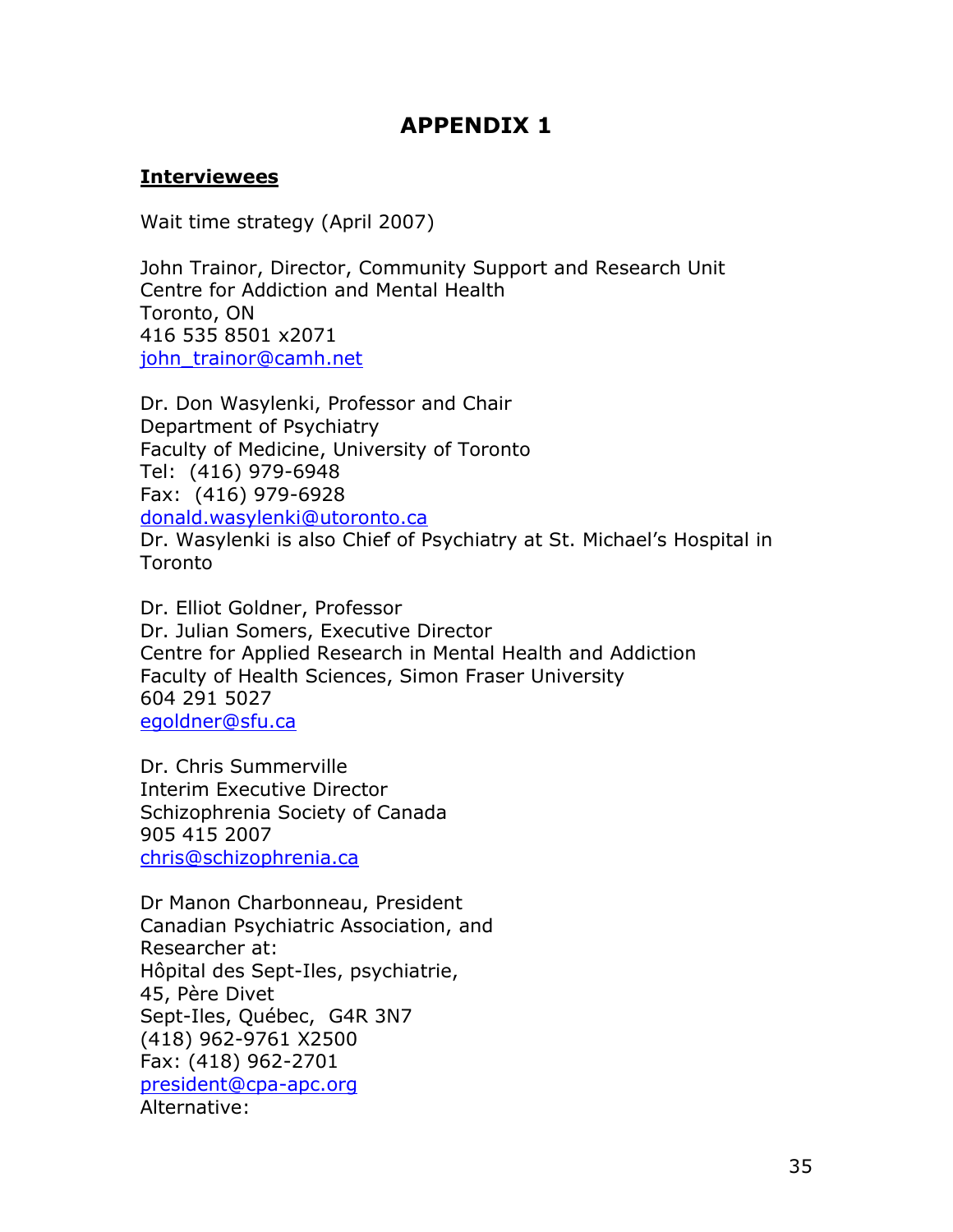#### [dlefebvre@bbsi.net](mailto:dlefebvre@bbsi.net)

Nicole Germain Associate Directeur general, Hôpital Douglas 6875 Boulevard LaSalle Verdun, Québec, H4H 1R3 (514) 762-3021 Fax: (514) 762-3043 [henjac@douglas.mcgill.ca](mailto:henjac@douglas.mcgill.ca)

Claire O'Donovan, MD, FRCPC Academic Director Mood Disorders, QEII H.S.C., 3rd Floor A.B.J.L. building 5909 Veterans Memorial Lane Halifax, N.S. B3H2E2 Ph: 902-4732585 Fax:902-4734877 Cell: 902 222 0432 Email: [codonova@dal.ca](mailto:codonova@dal.ca) [Claire.odonovan@cdha.nshealth.ca](mailto:Claire.odonovan@cdha.nshealth.ca) (preferred)

Carol Hiscock, Executive Director CMHA, Manitoba 4 Fort St. Ste 100 Winnipeg, MB R3C 1C4 Tel: 204 953 2350 Fax 204 775 3497

Ella Amir, Director, AMI-Québec 5253 Decarie, Site 200 Montreal, Québec, H3W 3C3 (514) 486-1448 Fax: (514) 486-6157 [ellaamir@amiquebec.org](mailto:ellaamir@amiquebec.org)

Rennie Hoffman, Executive Director Vicki Rogers, Education Director Mood Disorders Association of BC 202 – 2250 Commercial Dr. Vancouver, BC V5N 5P9 604 873 0103 [mdabc@telus.net](mailto:mdabca@telus.net)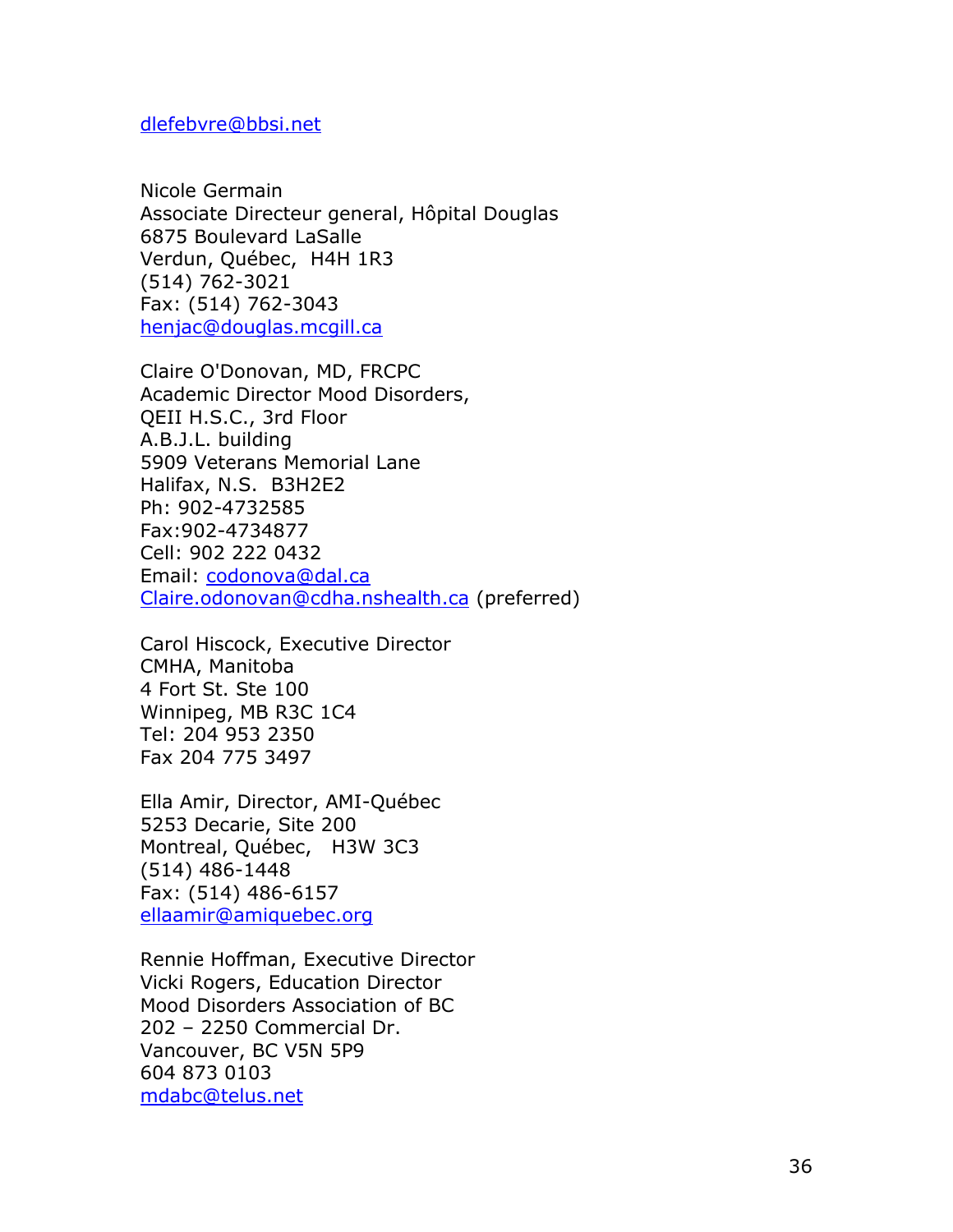# **APPENDIX 2**

## **Interview template**

Federal wait time strategy for mental health – initial exploration with key informants.

This is a project approved by the Federal Minister of Health and administered through Health Canada. The project lead is the Mood Disorders of Canada and the researcher is Barbara Everett.

- 1. What are the major issues for timely access for publicly insured mental health services?
- 2. What is the extent of waiting and the experiences of those waiting for publicly insured mental health services?
- 3. Are there relevant data sets or information sources that exist for mental health service waits that would be informative for Health Canada?
- 4. What policy challenges exists in managing and reducing wait times for mental health services?
- 5. What are innovative approaches to managing or reducing waits for mental health services?
- 6. If you were to begin to design a wait times strategy, what would be the first steps?
- 7. In talking about wait times, people often divide discussion around setting wait time *targets* and then monitoring performance – and setting wait time *guarantees* – with an option for recourse if the guarantee is not met. What are you views on wait time targets versus wait time guarantees?